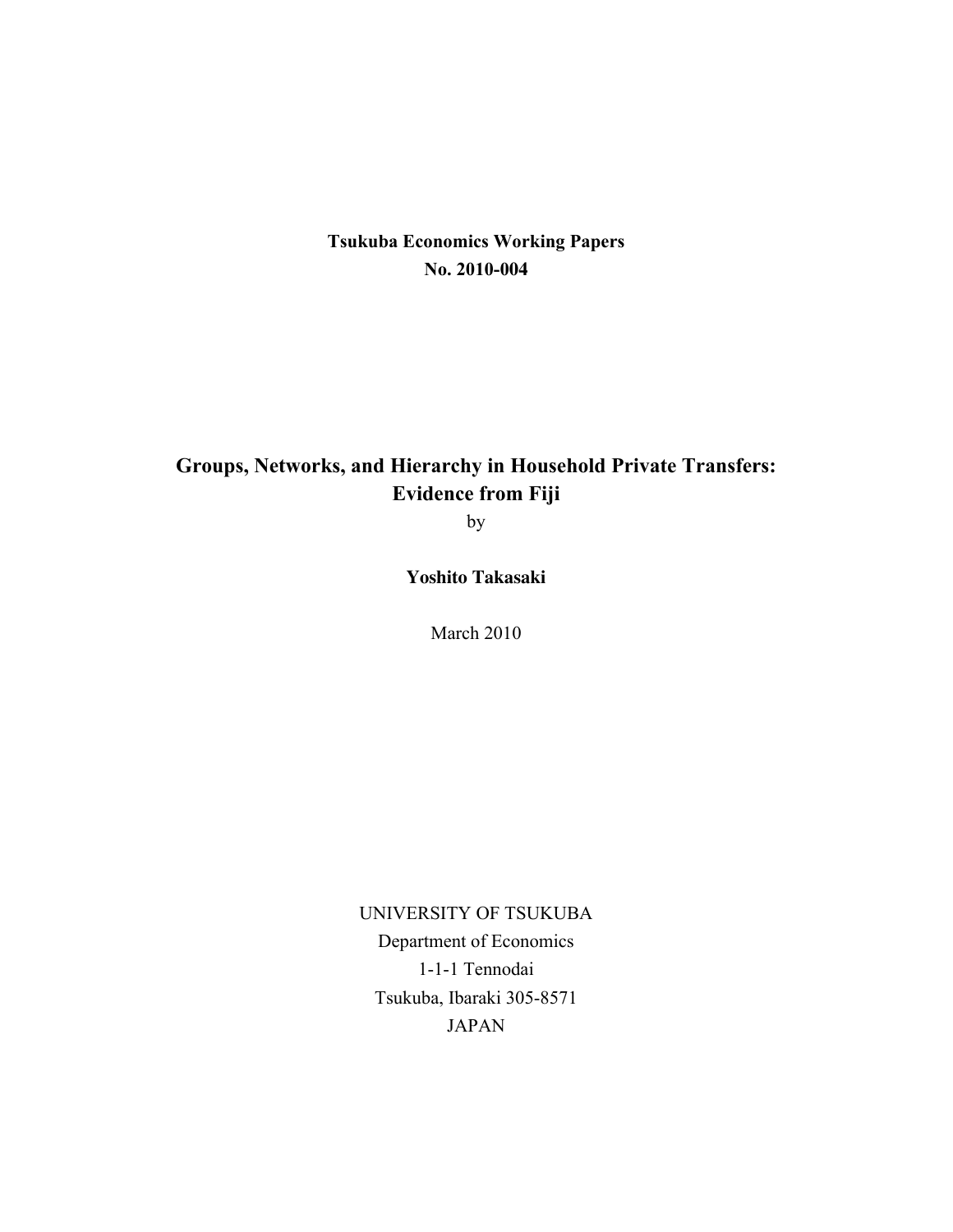## **Groups, Networks, and Hierarchy in Household Private Transfers: Evidence from Fiji**

**Yoshito Takasaki**  University of Tsukuba

Contact Information: Yoshito Takasaki Graduate School of Humanities and Social Sciences University of Tsukuba 1-1-1 Tennodai, Tsukuba Ibaraki 305-8571 Japan Tel./fax: +81 29 853 6280 E-mail address: takasaki@sk.tsukuba.ac.jp

March 25, 2010

#### **Acknowledgments**

I wish to thank my field team – Jonati Torocake, Viliame Manavure, Viliame Lomaloma, and 16 enumerators – for their advice, enthusiasm, and exceptional efforts on behalf of this project. Special thanks are owed also to the Fijians of the region who so willingly participated in the survey. This research has been made possible through support provided by the Sumitomo Foundation, the Japan Society for the Promotion of Science, and the Ministry of Education, Culture, Sports, Science and Technology in Japan. Any errors of interpretation are solely the author's responsibility.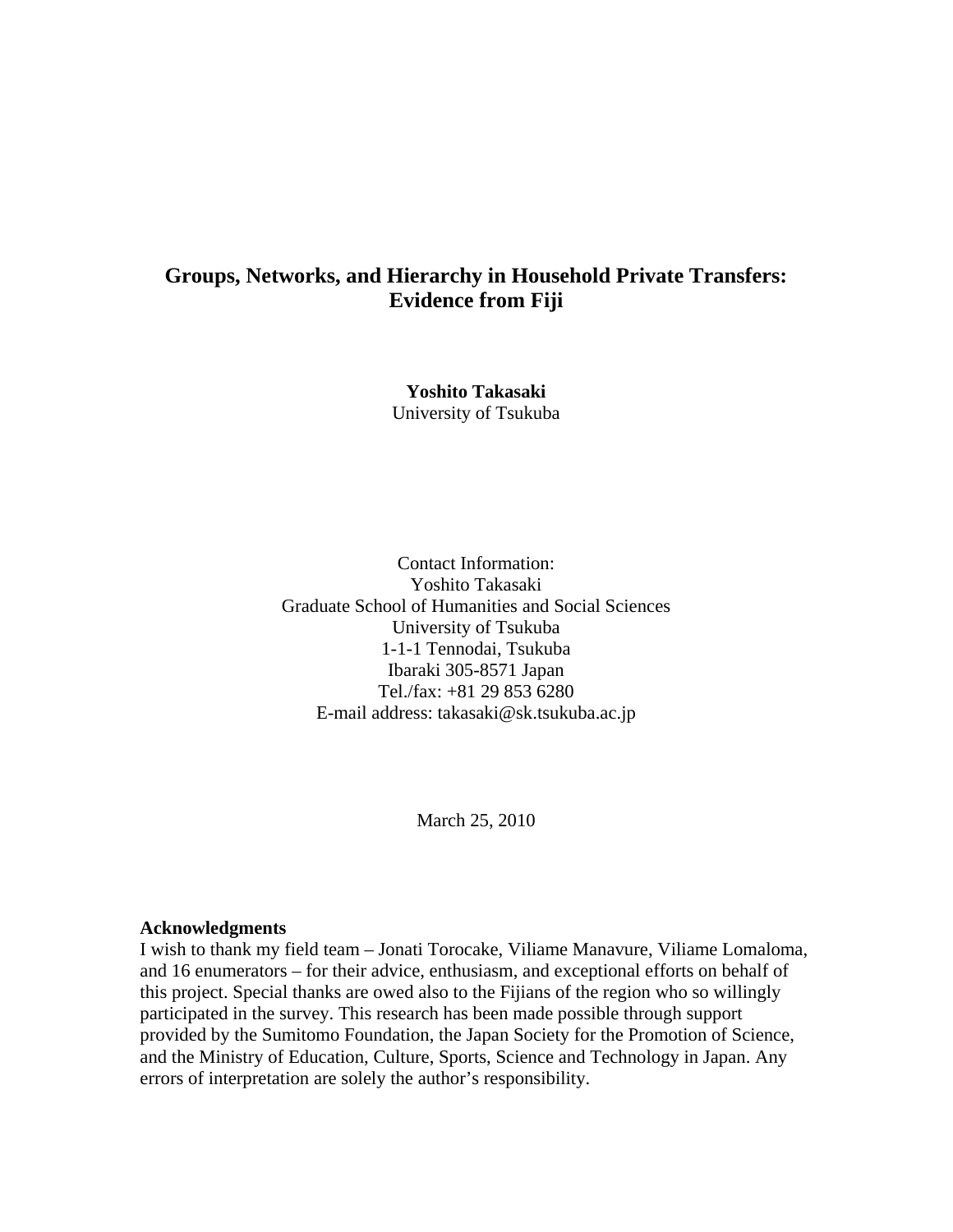## **Groups, Networks, and Hierarchy in Household Private Transfers: Evidence from Fiji**

### **Abstract**

Although economists have extensively studied private transfers exchanged among households within a network, those exchanged directly with groups to which the household belongs – such as ritual gifts, communal work, and church donations – have received very limited attention. Using original household survey data gathered in rural Fiji, this paper shows that extant studies on across-household private transfers are incomplete for two reasons. First, group-based transfers are much greater than networkbased transfers because of significant contributions to groups for their provision of local public goods. Second, group-based transfers significantly influence network-based transfers through the social hierarchy: A comparison of various groups (e.g., kin and church groups) and social ranks (e.g., gender, disability, elite kin, and religious elite) indicates that network-based transfers adjust to hierarchy bias in group-based transfers among fixed members depending on the physical and social connections of groups and networks.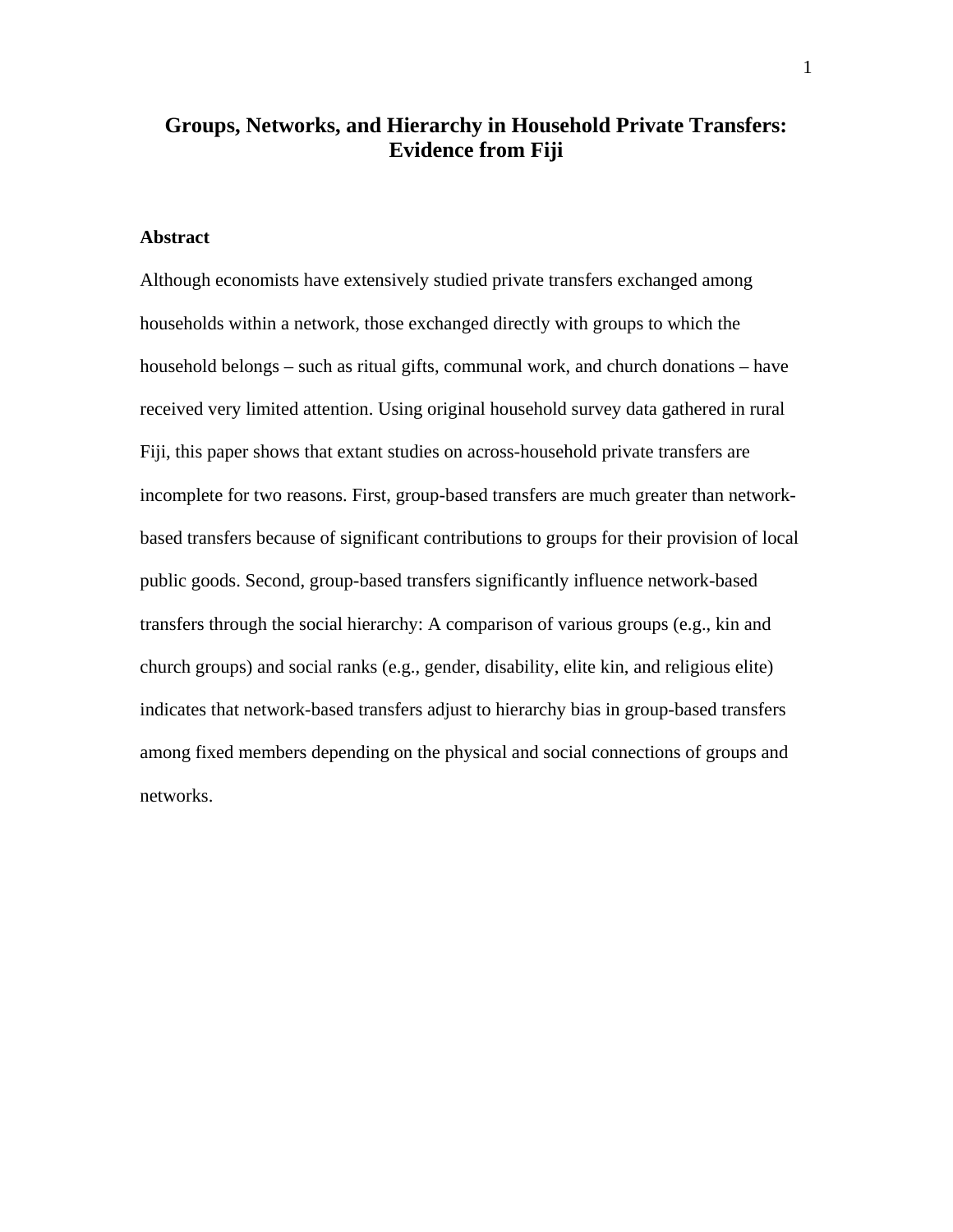#### **1. Introduction**

Roles of communities, groups, and networks in development are a central theme that development economists often address (Barrett, 2005). Private transfers are one of the most direct forms of social interaction. Although economists have extensively studied private transfers exchanged among households within a network (see, for example, Cox and Fafchamps, 2008 for review), those exchanged directly with groups to which the household belongs – such as ritual gifts, communal work, and church donations – have received very limited attention. I argue that extant studies on across-household transfers are incomplete for two reasons. First, the latter group-based transfers can be much greater than the former network-based transfers, because significant contributions are made to groups for their provision of local public goods, such as social activities and village upkeep. Second, these two forms of transfers can be tightly linked with each other. In particular, group-based transfers may significantly influence network-based transfers through the social hierarchy: As members' social ranks (e.g., elite status) affect groupbased transfers, individual households may adjust network-based transfers in a way to counteract this hierarchy bias. This is because although group membership is often exogenously determined by kinship, heredity, and eligibility, household transfer networks are endogenously formed by individual households.

This paper generates empirical evidence for these conjectures. In particular, the comparison of various groups and social ranks discussed shortly indicates that the adjustment to hierarchy depends on the physical and social connections of groups and networks. The paper echoes the work of Cox and Fafchamps (2008), who call for broadening the study of determinants of private transfers beyond income, which has been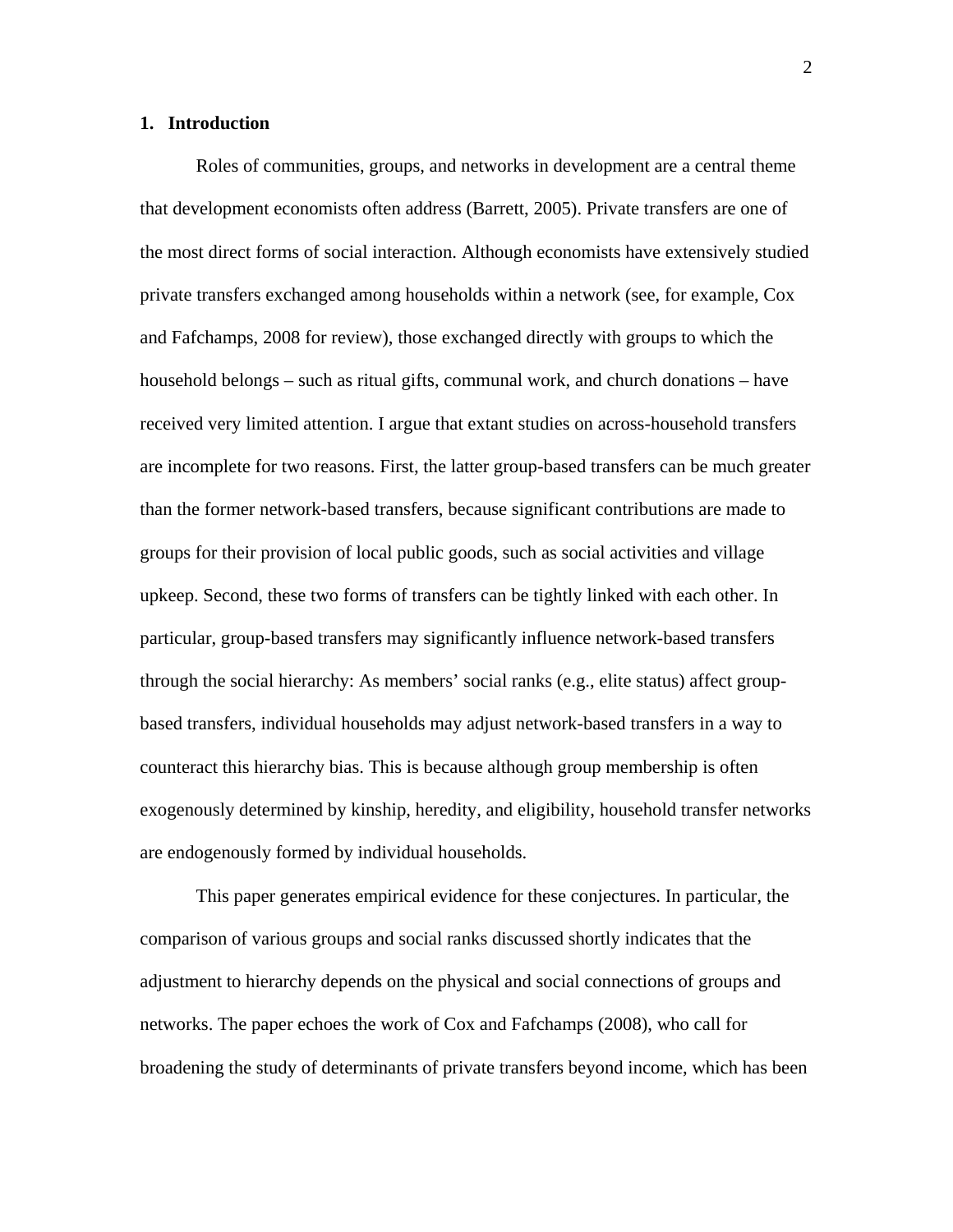a dominant focus of extant works that explore transfer motives and crowding-out; while they emphasize demographics, I focus on groups and hierarchy.

The empirical analysis exploits original household survey data I gathered in the following two major village subgroups in rural Fiji. First, in Fiji and other Pacific island states, kinship underlies gift exchange not only among households through networks, but also between each household and the *kin group* to which it belongs, for securing social status and showing commitment to the group (Malinowski, 1922; Mauss, 1967). Indeed, following Malinowski's (1922) seminal work on gifts and reciprocity in Melanesia, most related anthropological studies have been conducted in the Pacific region (Hann, 2006). Second, development agents are increasingly recognizing *community groups* – such as women's groups and school groups – as essential local partners for implementing community-based development projects (Heyer *et al.*, 2002; Mansuri and Rao, 2004; World Bank, 2002). Bernard *et al.* (2008) assess the existence of village organizations, their performance, and members' participation in benefits in Senegal and Burkina Faso; Okten and Osili (2004) analyze household contributions to community organizations in Indonesia with a focus on ethnic diversity within the organizations; and Imai and Eklund (2008) examine the roles of women's community-based organizations in child health in Papua New Guinea. Christianity also underlies Fijian society, and church donations are quite significant. Religious networks may be as important as kin networks in household private transfers.

Hierarchy in Fijian society is determined by various ranks. Turner (1992, p. 291) highlights the roles of age, kin elite, and gender:

Hierarchy is defined here as the ranking of the elements of a whole (society) in relation to the whole. In this sense, the elements that are ranked are social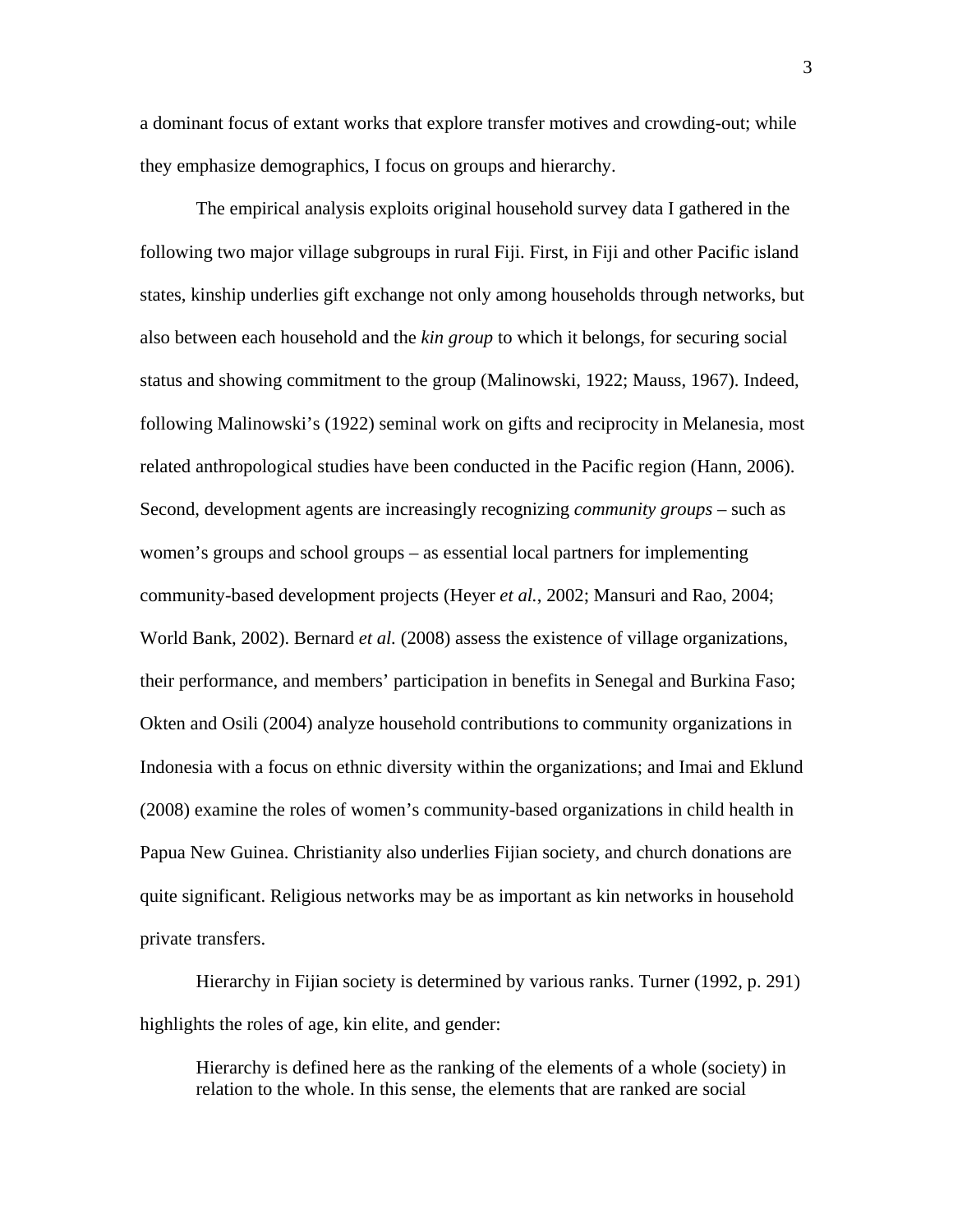categories or positions defined in terms of age, seniority of descent, and gender, and the whole in relation to which they are ranked is a social system grounded in ritual. Elder is superior to junior, chief to commoner, and male to female. But while age, rank, and gender differences entail relations of superiority/inferiority among persons, they also create interdependence. . . . These relations of inequality and interdependence (which do not preclude conflict) are expressed and reproduced in the practice of everyday life.

Community-group leaders who play major roles in development, social, and/or humanitarian activities are also likely to hold a high rank, as religious leaders do. Disability may signify a low rank, as the disabled are often considered to be particularly disadvantaged in developing countries with limited public safety nets, though research on disability among the poor is scant (Yeo and Moore, 2003). A unique feature of the Fijian data is that because households in each village are stratified by their kin group and elite status, direct measures of elite status are available. In standard household surveys, in contrast, elite status is often unobservable to researchers, and even if it is observable, there are too few elites to make a statistical analysis possible.

Two other features of the Fijian data are to be noted. First, distinct from many extant studies, transfer measures capture not only cash and inkind (e.g., food, handicrafts), but also labor time. This is crucial for group-based transfers, which often contain significant labor-time contributions to groups (e.g. communal work). Second, the paper focuses on domestic private transfers. This is simply because, distinct from extant studies in the Pacific region (Bertram, 1986; World Bank, 2006), overseas remittances are almost nonexistent in my study area in Fiji's remote islands.

The remainder of the paper proceeds as follows. Section 2 offers a description of the data and groups. Section 3 compares group- and network-based transfers, showing that their main difference is contributions to groups for their provision of local public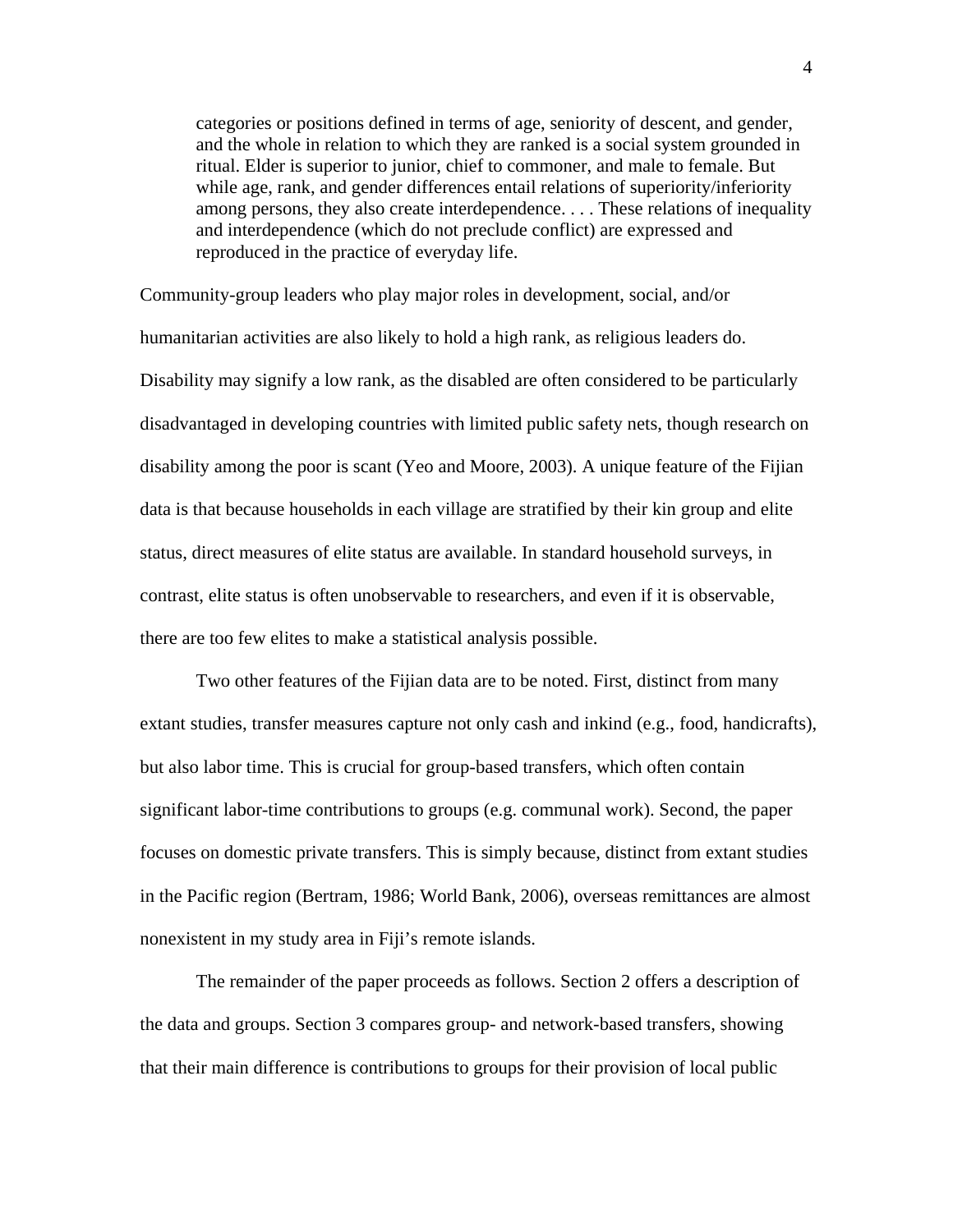goods. Section 4 explores the group-network connection in a descriptive manner. Section 5 discusses the econometric specification and hierarchy measures to test the hypothesized link of group- and network-based transfers. Estimation results are reported in Section 6. The last section concludes.

#### **2. Data and groups**

In 2005 I conducted surveys among native Fijian households in Cakaudrove Province (Fiji is divided almost evenly between native Fijians and Indo-Fijians). The province is mainly located on Vanua Levu Island and Taveuni Island, the second- and third-largest islands in the country, which significantly lag behind the largest island, Viti Levu, where the state capital, two international airports, and most tourism businesses are situated. The province has 134 villages in 16 districts. In each district, I purposefully chose 43 villages to cover distinct environmental, economic, and social conditions. While the data represent neither the province nor the nation, the villages in the sample well capture various types of villages in Fiji's underdeveloped islands. In each village, households were stratified by the smallest kin group unit (defined shortly), as well as by the combination of leadership status (defined in Section 5) and major asset holdings (e.g., shops), and households were randomly sampled in each stratum (50% on average). Overall, the survey covered 906 households.

#### *Kin groups*

Each native Fijian belongs to a lineage of the *vanua*-*yavusa*-*mataqali*-*tokatoka* hierarchy: Vanua consists of several yavusa; yavusa consists of several mataqali; and mataqali consists of several tokatoka (Ravuvu, 1983). While vanua ranges over several villages, yavusa is mostly formed within the village; in another words, village formation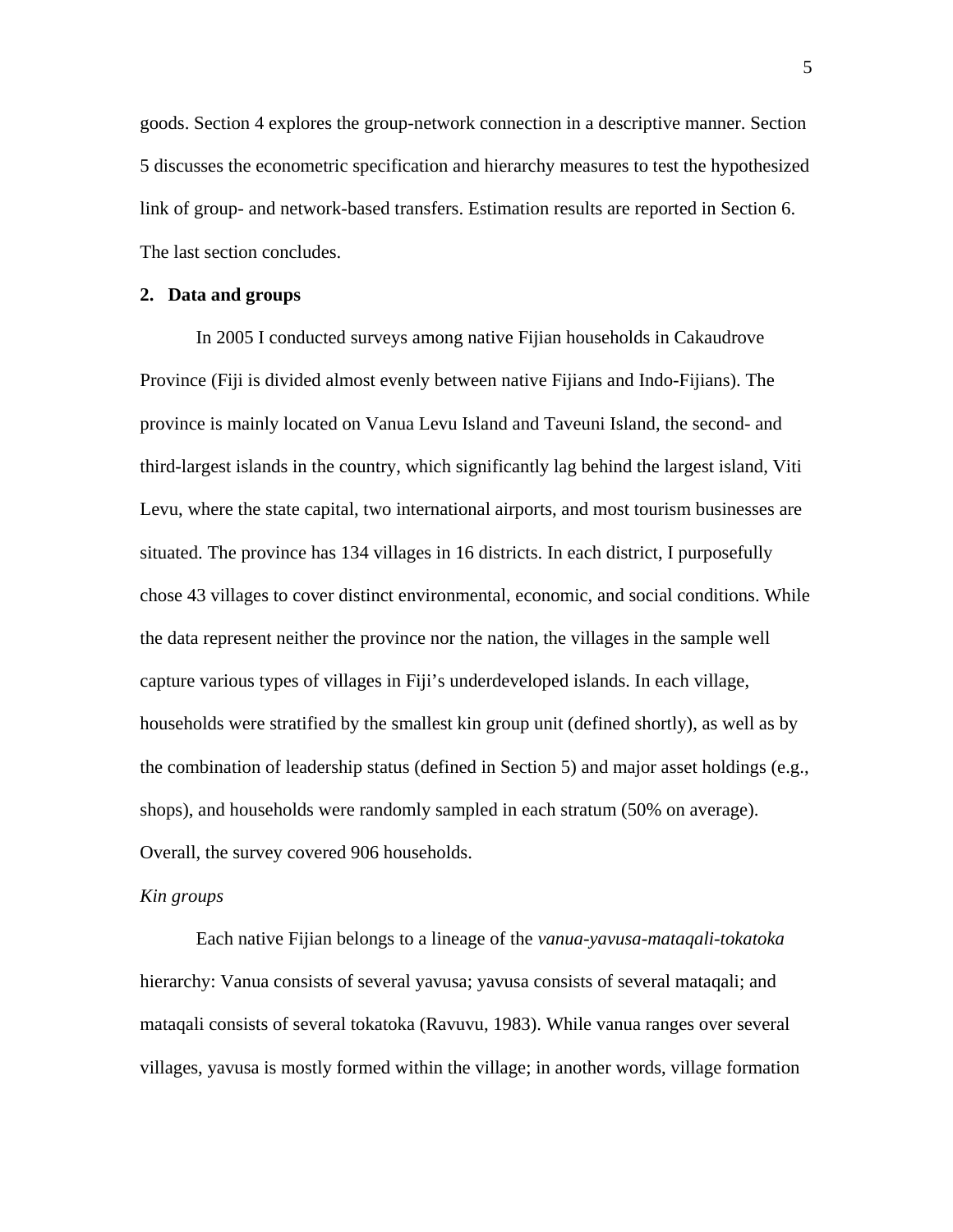is largely based on yavusa. The dominant symbol of Fijian culture is kava (a beverage infused from the root of a pepper plant, *Piper methysticum*), and kava rituals frequently involve exchanges of ceremonial goods, such as food, mats, and bark cloth (Turner, 1987). Many ritual activities, such as funerals and weddings, are organized by mataqali and yavusa; vanua occasionally hold large traditional meetings. Kin groups also underlie household income-generating activities: Land is communally owned by mataqali (about 83% of the country's total land is communal), and customary rights for coastal fishing are held by vanua or several yavusa. The sample covers 20 vanua, 53 yavusa, 146 mataqali, and 234 tokatoka; an average village in the sample consists of 1.2 yavusa, 3.4 mataqali, and 5.6 tokatoka; and on average, each yavusa, mataqali, and tokatoka consists of 40, 14, and 8 households, respectively (see Table 1).

#### *Community groups*

Church, women's, school, and youth groups are four major types of community groups, and their distributions and memberships are distinct from each other. A church group formed for each church, which often covers more than one village, is available in all villages – 3.3 church groups per village on average – and almost all households are members (church membership is largely based on heredity). Village church groups have strong ties with larger groups in the same sect. In contrast, if there are any non-religious community groups in a village at all, there is usually just one for each type. Membership in non-religious community groups is based on eligibility – gender, child schooling, and age –, and accordingly, fewer individuals belong to them than to a church. While membership is almost uniform among the eligible for school groups, such is not the case for women's and youth groups. The school group formed for each school can cover more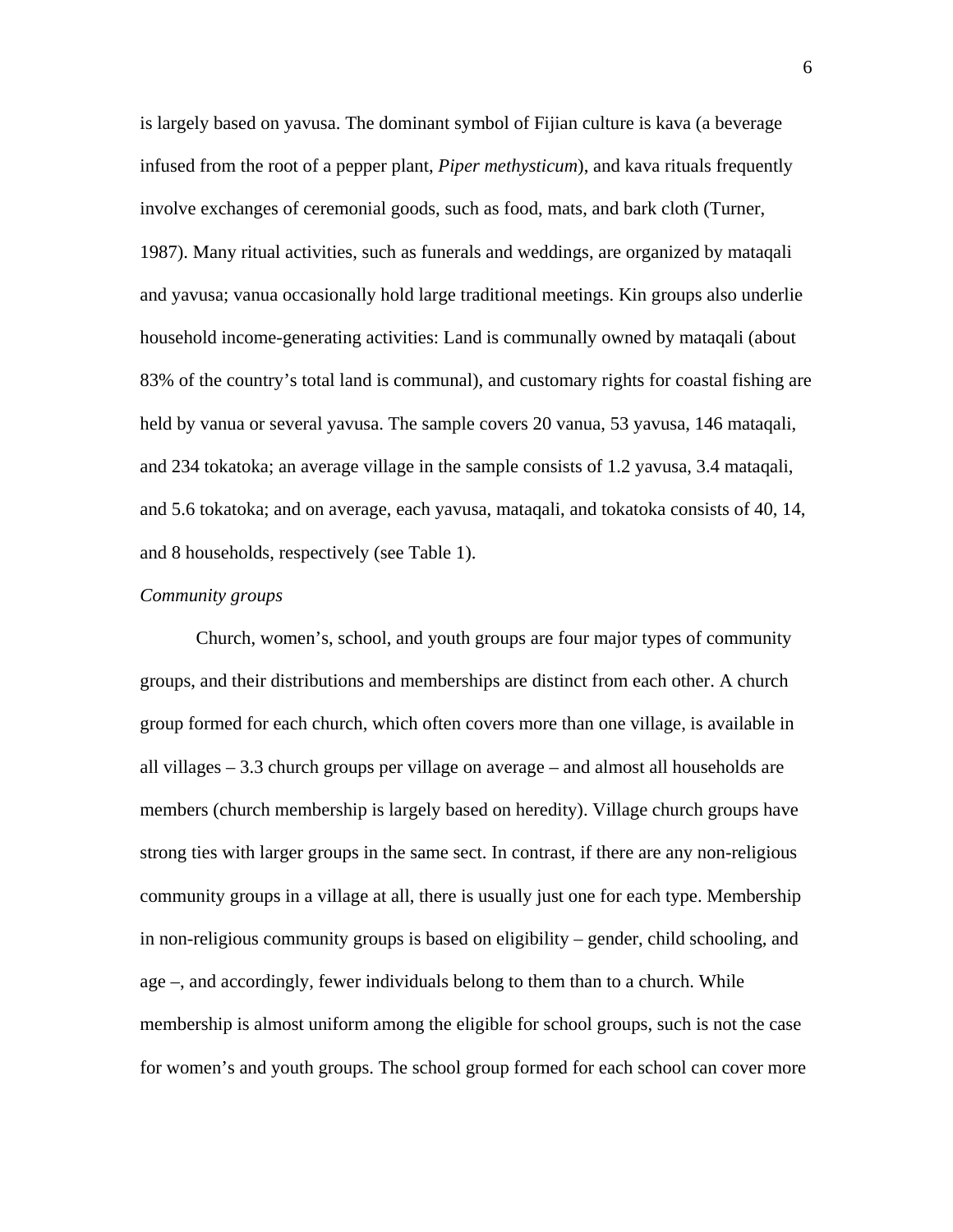than one village, while women's and youth groups are village based. The data lack information about the number of school groups in the village and the group-level membership of community groups; in particular, there is no information to indicate the particular church group to which each individual belongs.

#### **3. Differences between group- and network-based transfers**

My first argument is that group-based transfers are greater than network-based transfers, mainly because of household contributions to groups for their provision of local public goods, such as social activities and village upkeep. Because the Fijian data do not allow me to directly tell which contributions are actually used for public goods provision, I offer indirect, descriptive evidence supporting this conjecture.

#### *Group-based transfers*

Respondents were asked about the transfers – in the form of cash, inkind, and labor time, separately – they contributed to and received directly from each kin and community group discussed in the last section, as well as the village, in the past year. These group-based transfer data are unbalanced in coverage between receipt and giving: While the transfers that the household offers to groups contain all the resources the household contributes, those it receives from the group capture only partial benefits, excluding those of local public goods that the group provides. Directly measuring such benefits is very difficult, because they often include unobservable social and cultural benefits and can be heterogeneous across households.

This imbalance in the data is reflected in aggregate transfer patterns: While almost all households make contributions to some groups, 42% of households receive transfers from at least one group; the mean amount of transfers in any form given to all groups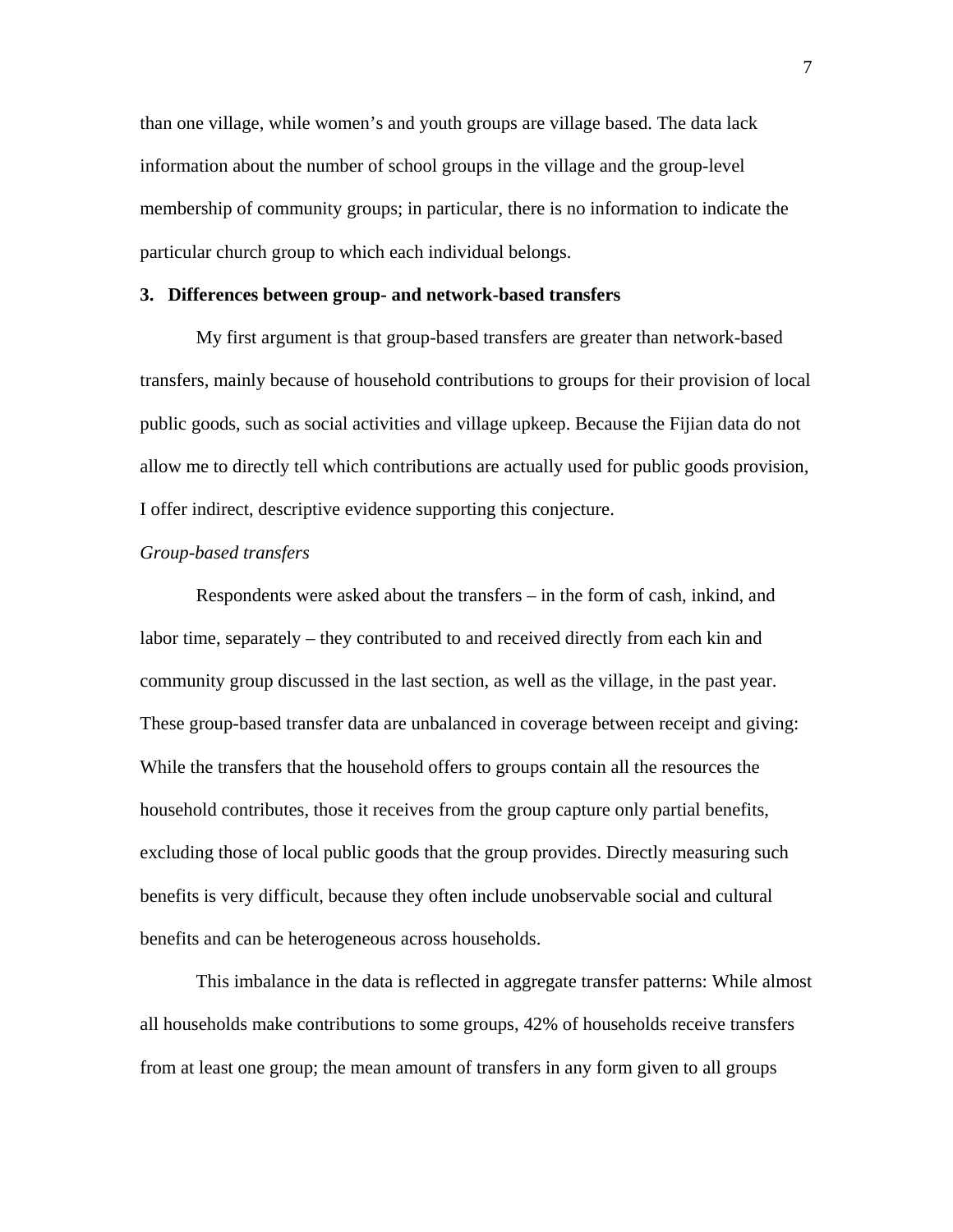combined is more than six times those received from them (see panel A of Table 2). On the net, an average household makes cash-inkind contributions to groups by F\$1,619  $(=1,934-315)$  $(=1,934-315)$  $(=1,934-315)$ , or 9% of its pre-transfer earned income (F\$1 = US\$.60).<sup>1</sup> An average household also contributes 47 man-days of labor time, which is equivalent to 5% of its labor-time endowment (the mean number of working adults is 3.1 and annual labor-time endowment per working adult is assumed to be 300 days), or 7% of its pre-transfer income (labor time is monetized based on men's daily wage in each village, the mean of which is F\$16).

Since transfers made for within-group and across-group reallocations of resources *in* the village are roughly balanced, a major part of household contributions to groups should be used for their provision of local public goods.<sup>[2](#page-30-1)</sup> This is supported by two pieces of evidence. First, the importance of labor-time transfers relative to cash-inkind is much greater in giving than in receipt. Second, the most common reason reported by respondents (in both receipt and giving) is ritual – a category containing significant public goods components. Table 3 shows proportions of reasons reported by respondents for each transfer (proportions are calculated using transfer amounts as weights, and if there is more than one reason for the same transfer, equal weights are assigned among them).

Disaggregate transfer patterns are also consistent with the significance of household contributions for public goods. While transfers received from kin groups and contributed to community groups are the most common and largest, the importance of labor-time transfers relative to cash-inkind is the greatest for the village (over 60%) (results not shown). When only members of each community group are considered,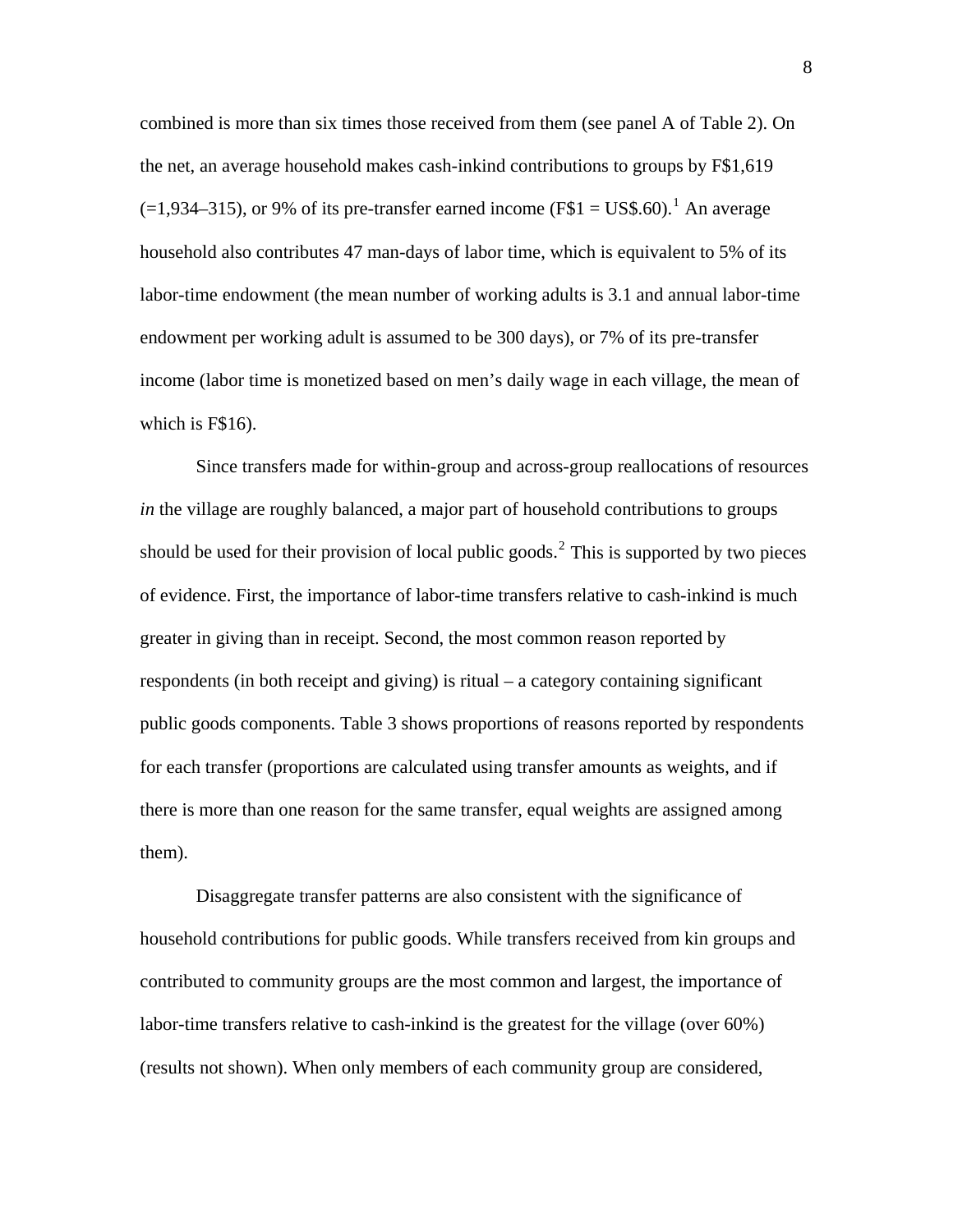almost all make contributions, and church donations and school contributions are large. Correspondingly, general contributions – another category containing a significant public goods components – to community groups as well as the village are as common as ritual; in contrast, ritual dominates kin group transfers (almost two thirds in both receipt and giving) (results not shown).<sup>[3](#page-30-1)</sup> Members receive almost no transfers from non-religious community groups, which presumably concentrate on the provision of public goods. *Network-based transfers* 

Respondents were also asked about each major transfer received from and given to other households in the past year.<sup>[4](#page-30-1)</sup> These standard across-household transfer data are balanced in coverage between receipt and giving. While transfers received from other households are about twice as much as those received from groups, those given to other households are only about one fifth of those contributed to groups. The following patterns in contrast to group-based transfers are consistent with my conjecture that public-goods provision can be mainly distinguished between group- and network-based transfers. Participation in cash-inkind transfers – both receipt and giving – are almost uniform; the mean amount of cash-inkind transfers is about four times that of monetized labor-time transfers; and an average household is a net recipient of cash-inkind transfers, but not labor-time transfers (panel B of Table 2). The most common reason is consumption/expenditure, a category that captures public goods components less than ritual and general contributions (Table 3).

#### **4. Connection between groups and networks**

My second argument is that group- and network-based transfers are tightly linked with each other. This section offers descriptive evidence for the connection between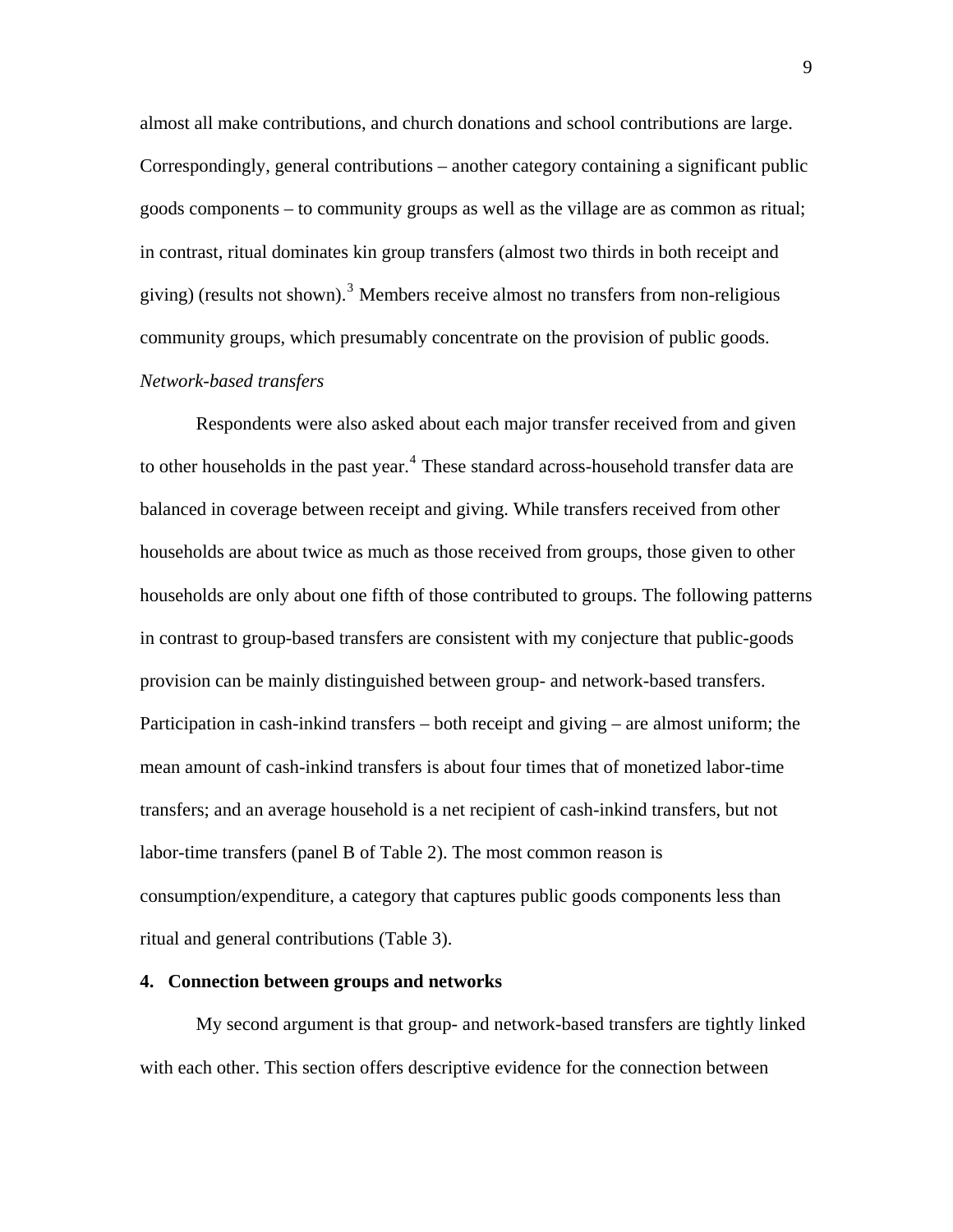groups and networks. Respondents were asked about the characteristics of households with which transfers were made. An average household exchanged transfers with 3.6 households in its network, approximately 80%, 70%, and 80% of whom are in the same village, the same tokatoka (closest kin), and the same church group, respectively. It is thus clear that physical and social proximities are major determinants of network formation (as found by Fafchamps and Gubert, 2007 in the Philippines). An important new finding is that social distance is determined not only by kinship, but also by religion.

Kin and religious connections are distinct from each other. On the one hand, with the hierarchical structure of kin groups in the village, how kinship matters in group- and network-based transfers depends on the closeness of kin relationships: The tokatoka network is more important than the tokatoka group, and the comparison is the opposite for mataqali, yavusa, and vanua. In particular, transfers received from tokatoka are almost negligible, and household contributions to tokatoka are half of transfers given to other households in the same tokatoka; at the same time, transfers received from other households in the same tokatoka are over two times those from all kin groups (Table 2). It appears that the difference between the tokatoka group and the tokatoka network is blurred, as one third of households in the same tokatoka in the village are also part of the transfer network.<sup>[5](#page-30-1)</sup> In contrast, households belonging to the same kin group higher than tokatoka are relatively uncommon in the network, and transfers exchanged directly with such kin groups are large (transfers contributed to all kin groups are twice as much as those given to other households in the same tokatoka).

On the other hand, there is no hierarchy among church groups in the village, and both church groups and church networks are important for giving and receipt,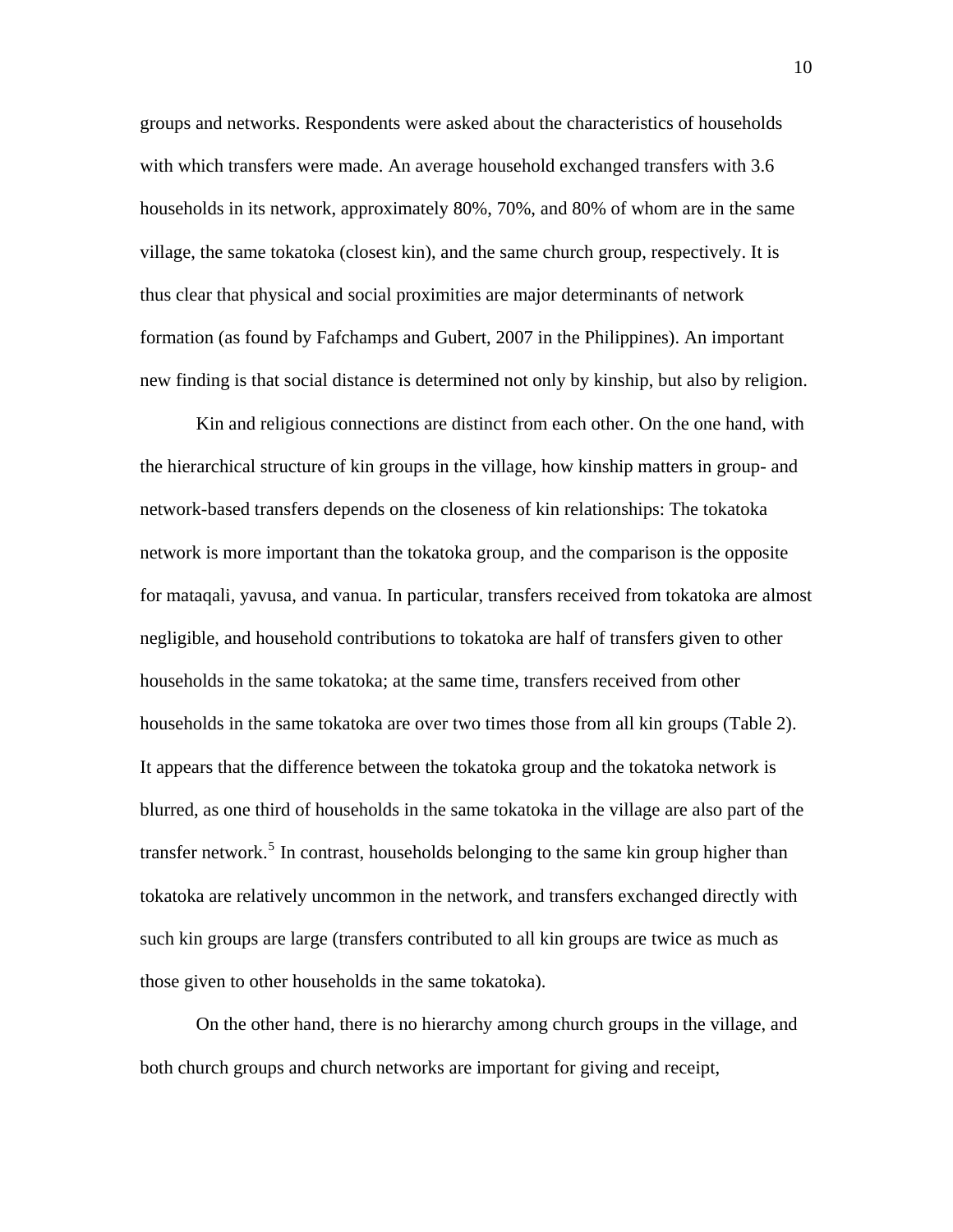respectively: Household contributions to its church group are 1.5 times as much as transfers given to other households in the same church group; transfers received from other households in the same church group are 10 times those received directly from the church group.

#### *In- and out-of-village networks*

While group-based transfers are mostly made within the village, transfers exchanged with households in other villages or in another city, but *not* in another country, are more significant than suggested from relatively uncommon out-of-village networks. First of all, while within-village transfers are much more common and larger than acrossvillage transfers, transfers (mostly cash-inkind) received from households outside the village are twice as common and four times larger than those given (they are actually similar to cash-inkind transfers received from all groups in the village); in contrast, within-village transfers are balanced between receipt and giving in both participation and amount (Table 2). This means that the net transfers received from other households at the aggregate level found above mostly come from out-of-village networks. An average household received 38% of transfers from 20% of households in its out-of-village network, i.e., the mean net across-village transfer received per partner household is about 2.5 times that of the within-village counterpart ((38%/20%)/(62%/80%)). There is no such difference in transfer amount per partner household between transfers made within and outside the same tokatoka or church group.

Out-of-village networks are mainly formed by close kin and religious relationships. Consistent with the comparison of within- and across-village transfers, an average household is a net recipient in its tokatoka network as well as in its out-of-kin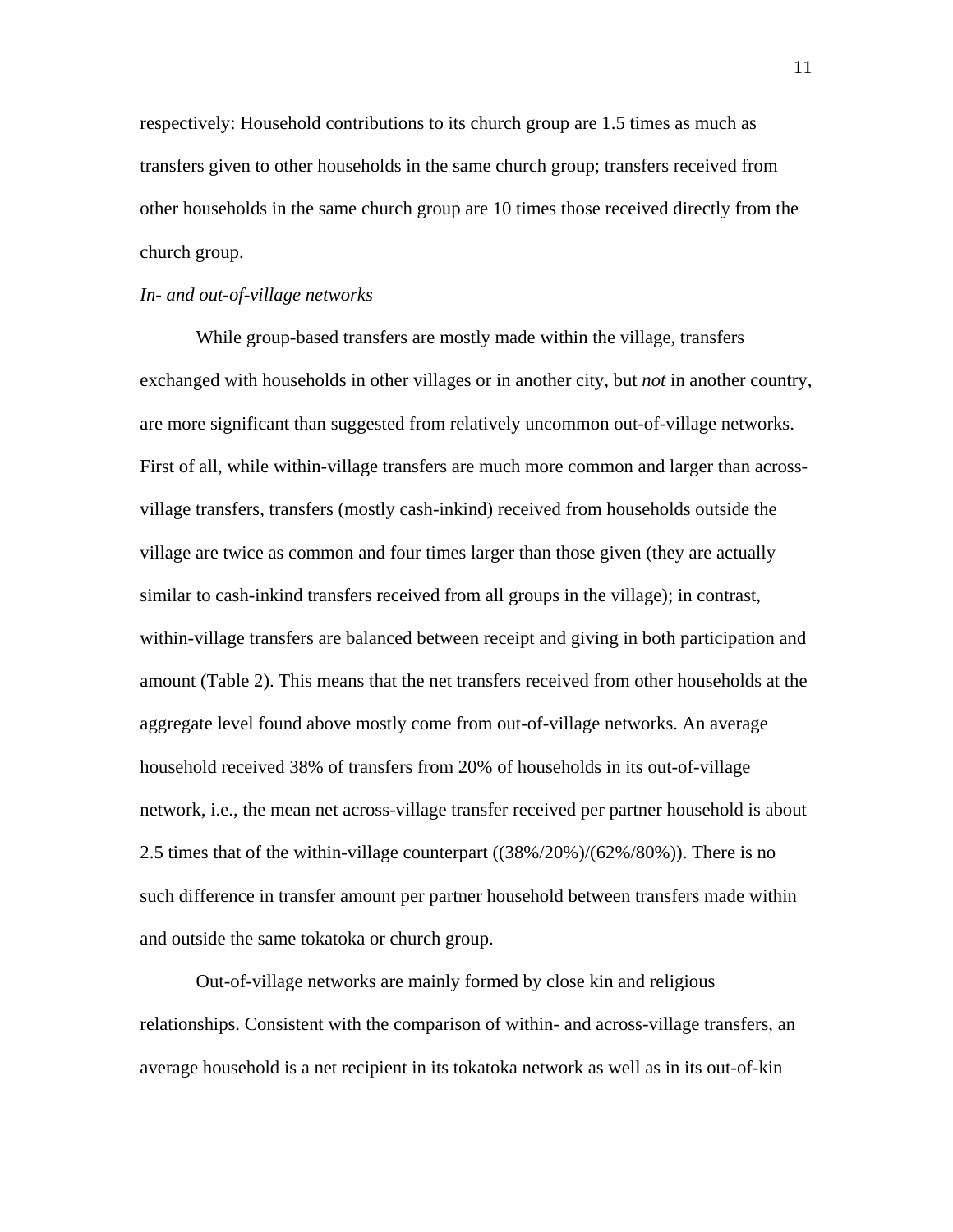network (consisting of households belonging to other vanua outside the village); in contrast, transfers in its mataqali/yavusa/vanua network are balanced between receipt and giving. An average household is a net recipient both in and out of the church network.

#### **5. Hierarchy and transfer linkage - econometric specification**

I argue that network-based transfers counteract the hierarchy bias in group-based transfers. The last section showed that these two are linked through the physical and social connections of groups and networks and that transfers received through out-ofvillage networks are also considerable. I thus conjecture the following. First, the adjustment in network-based transfers to the hierarchy bias in group-based transfers is stronger outside the village than in the village, because out-of-village networks are less tightly connected with in-village groups than in-village networks are. Second, the adjustment to social ranks that are not formed by groups is stronger than those formed by kin and church groups, because groups and networks are socially connected by kinship and religion.

Identifying how group-based transfers biased by social ranks alter network-based transfers is very difficult, because these two are simultaneously determined. Instead I test the following hypotheses consistent with my conjectures.

*Hypothesis 1*: Network- and group-based transfers are affected by social ranks in opposite ways, and this is more strongly so in out-of-village networks than invillage networks.

*Hypothesis 2*: Network-based transfers are more strongly affected by social ranks that are not formed by groups than those formed by groups.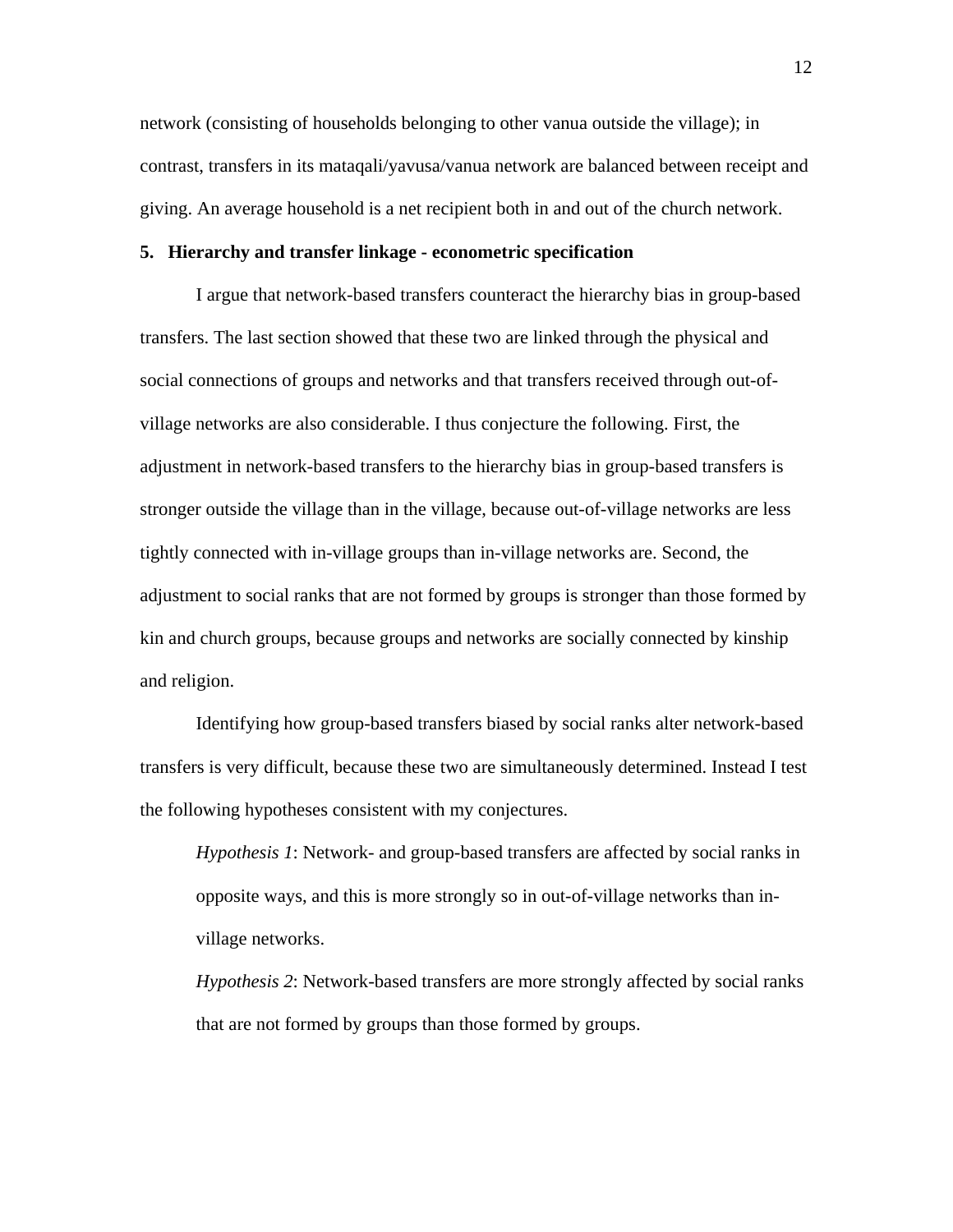These hypotheses can be straightforwardly tested by estimating the effects of various social ranks on network- and group-based transfers in a comparable manner. Though adjustments in network-based transfers can occur in either network formation or transfer exchange in the network, or both, distinguishing between these two is beyond the scope of this paper. I first discuss the econometric specification and then detail social ranks. *Econometric specification* 

I employ the following standard transfer equation:

$$
y_i = \alpha + \beta X_i + \gamma Z_i + V + e_i, \qquad (1)
$$

where  $y_i$  is household  $i$ 's net transfers received from other households, gross transfers received from groups, or gross transfers given to groups;  $X_i$  is household social rank, as defined below;  $Z_i$  is other household characteristics, such as shock, demographic factors, asset holdings, and public transfers; *V* is village dummies, which control for all village factors, such as location, village size, and inequality; and  $e_i$  is an error term.

Two clarifications are needed. First, earned income is not controlled for in equation (1). For net transfers received from other households, this is the only difference from many extant works in the literature. My goal is to identify the impact of social ranks, not that of earned income. To the extent that permanent income that can be correlated with social ranks is controlled for by demographic factors and asset holdings, omitted earned income does not cause bias. In contrast, earned income is endogenous as a determinant of household private transfers, because, in anticipation of private transfers, it may adjust earning efforts (i.e., decisions of earning and transfers are made simultaneously), and any unobservable factors that are correlated with earned income, such as skills, may also influence its transfer decisions. Controlling for income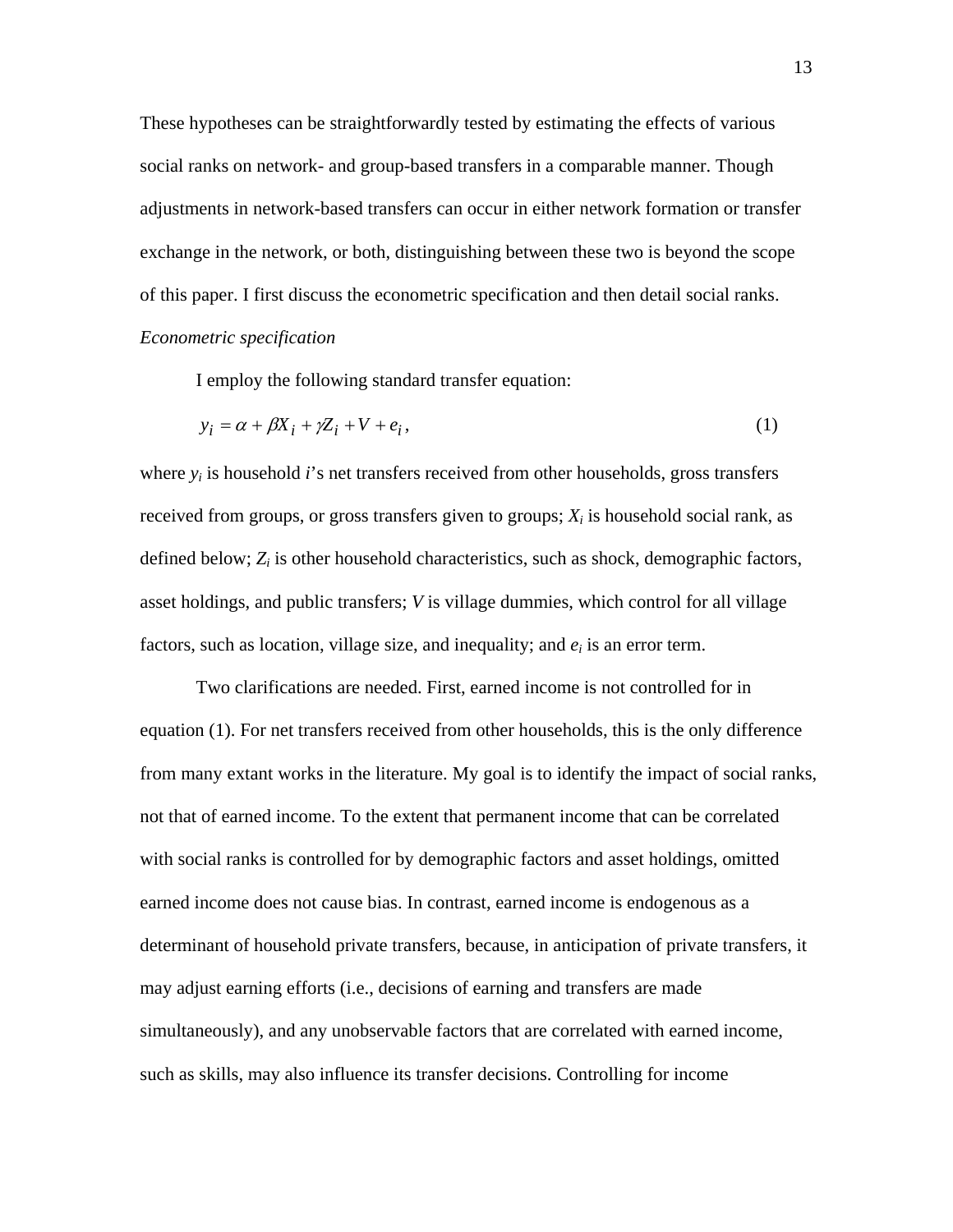endogeneity is infeasible with these data, which lack valid instrumental variables (cf. Jensen, 2004; Juarez, 2009; Kazianga, 2006).

 Second, the same transfer equation (1) is used for group-based transfers. My goal is not to dissect group mechanisms determining transfers, but to show how household social ranks alter transfer outcomes. For estimations comparable with network-based transfers, equation (1) can be used for group-based transfers with the following caveats. Distinct from across-household transfers, transfers received from and given to groups need to be separately estimated, because their decisions are made by different agents and what they cover is unbalanced in the data. It is important to control for group factors, such as group size and inequality, because they can be correlated with social ranks formed in the group. When aggregate transfers made with multiple groups in the village are considered, however, it is not straightforward to construct aggregate group-level measures, though village dummies still control for the *combination* of group factors common in the village.

When participation in transfers is almost uniform, I employ Ordinary Least-Squares (OLS) to estimate equation (1); otherwise, I first estimate the determinants of participation using probit for the entire sample and then those of the amount *among participants* using OLS. This is a two-part, or hurdle, model commonly used in previous works on private and public transfers (e.g., Dercon and Krishnan, 2005; Jayne et al., 2002); a tobit model with a restrictive assumption that coefficients are the same between the participation and amount equations yields qualitatively similar results. An alternative sample selection model is infeasible with these data, which lack the identifying instruments required to credibly estimate the selection equation.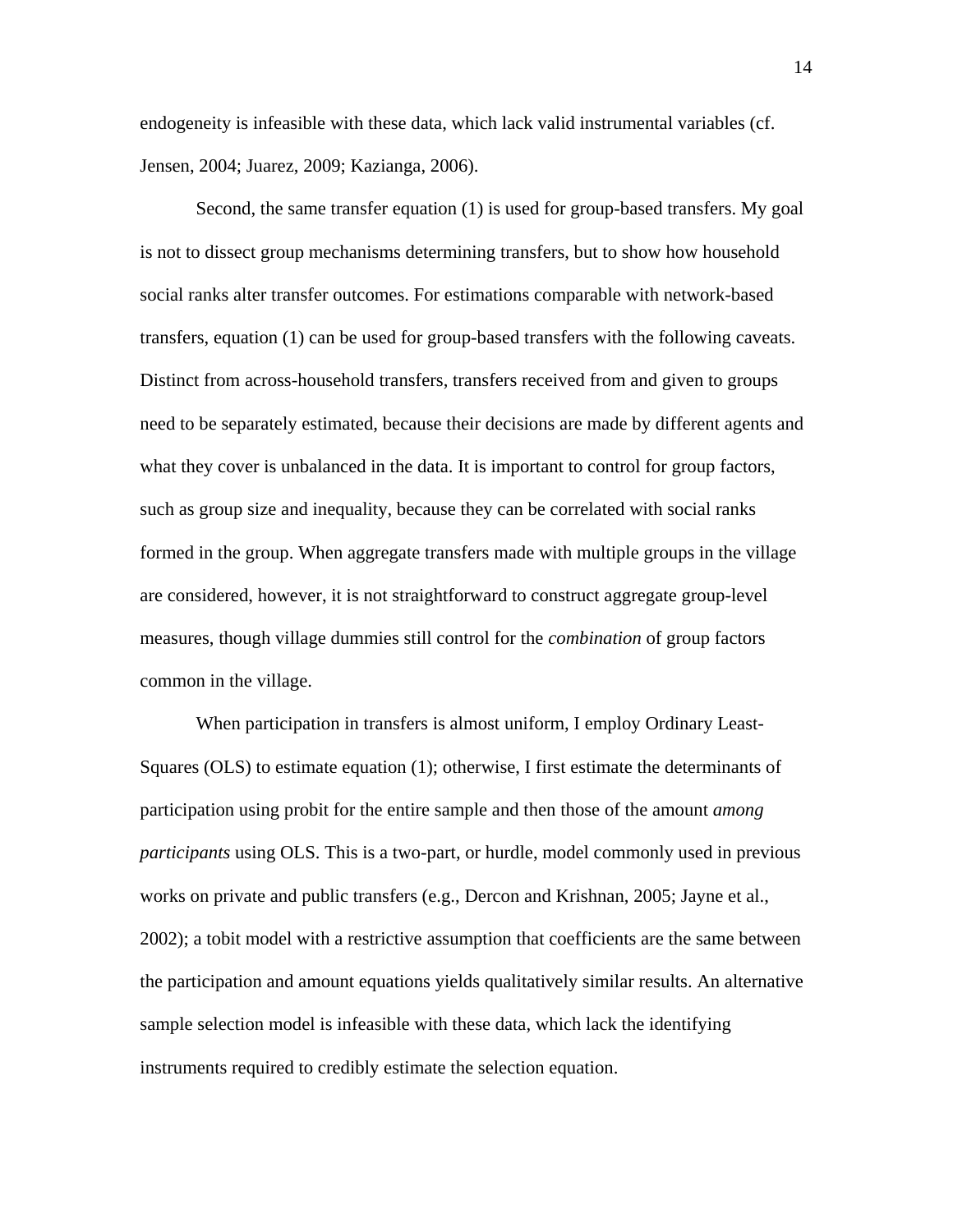#### *Hierarchy measures*

I compare the following eight social ranks. Age, gender, and disability are ranks not formed by groups. They are measured by the age and gender of household head and the disability status of any household member (in the sample, the mean age is 51 years, 9% of households are headed by females, and 21% of households have at least one disabled member, according to respondents' subjective assessments).

Group-based ranks are categorized into two: kin and non-kin elite status. In Fiji, traditional permanent leadership positions determine individual and kin group status. Highly ranked vanua chiefs and yavusa/mataqali chiefs assume traditional duties across villages and within the village, respectively (there is no takatoka chief). Yavusa and mataqali chiefs, some of whom are also a vanua chief, are available only in highly ranked yavusa and mataqali (*chief's kin*) (27% of households belong to chief's mataqali, see Table 1). *Kin leaders*, including chiefs, play a major role in the kin group's decisionmaking and negotiations among groups in the village (3%, 11%, and 18% of households have yavusa, mataqali, and tokatoka leaders, respectively). <sup>[6](#page-30-1)</sup> Village chiefs are shared by some kin leaders and are not necessarily yavusa/mataqali chiefs. As such, kin elite status is measured by two dummies: chief's kin defined by mataqali and kin leaders of any group. Using chief's kin defined by tokatoka yields very similar results (recall that yavusa is a group very close to the village).

Another important village position is the gatekeeper (*turaga ni koro*), who handles most matters in connection with the local government (receiving information and materials from the government and non-governmental organizations, distributing them to villagers, and coordinating village meetings). Gatekeepers and community group leaders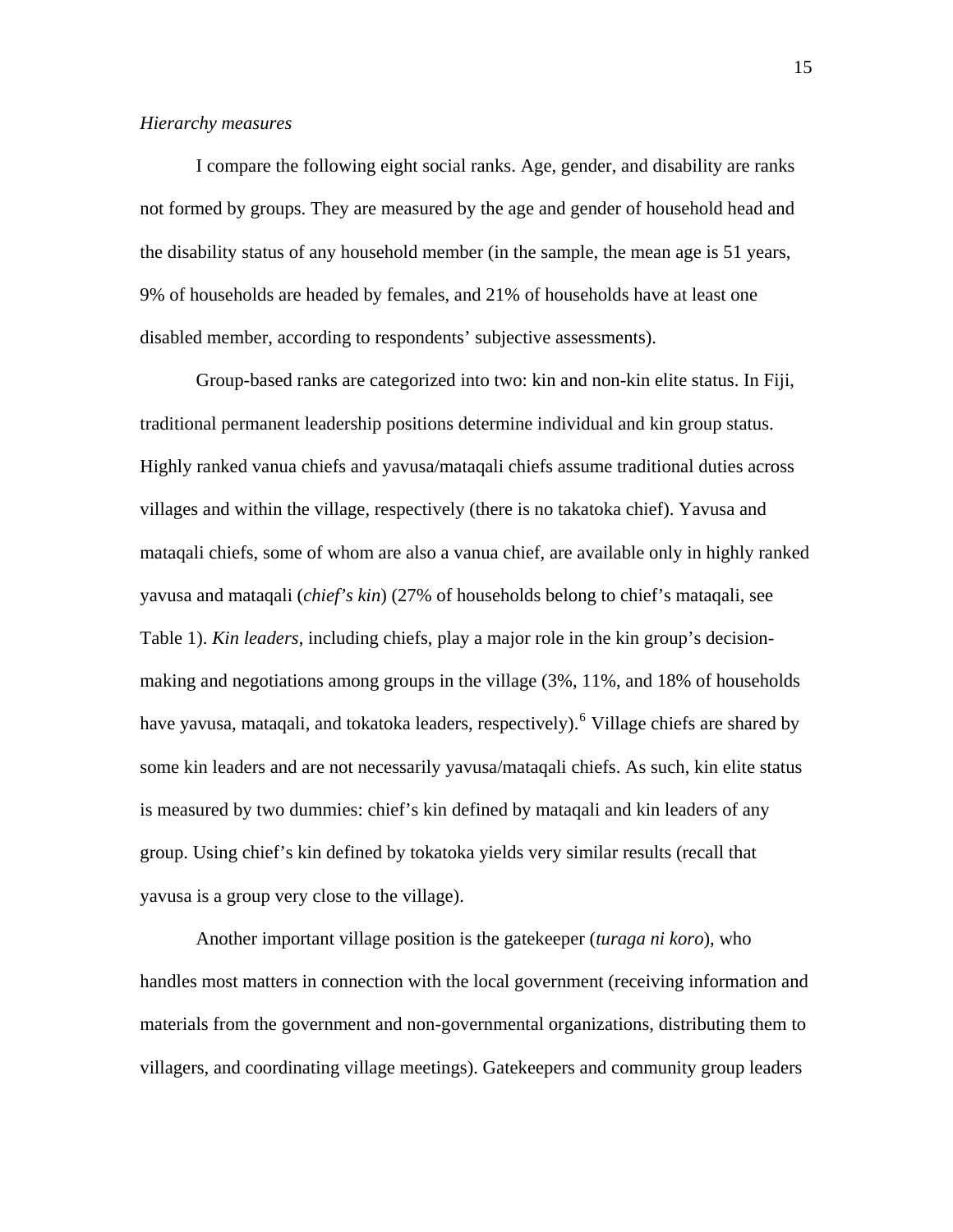are neither permanent nor directly related to kinship. Approximately 3% of households have village leaders (village chiefs and gatekeepers combined), church leaders, women's leaders, and youth leaders, respectively (information about school leaders is lacking) (Table 1). Non-kin elite status is measured by three dummies: church leader, women's leader, and other non-kin leader. The last combines gatekeeper and youth leader (capturing these two separately is infeasible, as there are a limited number of them).

A comparison of age, gender, and disability reveals which ranks matter most, and a similar comparison can be made among different group-based elite ranks. I also analyze kin groups, village, and community groups separately, thus capturing potential acrossgroup linkage through the social hierarchy – elite status formed by one group may also affect other groups. These analyses can lead to important policy implications by showing who is most disadvantaged and who is most influential.

My focus is on comparing hierarchy biases, not explaining each one. The theoretical prediction of the impact of each rank is ambiguous. Even if households with a low status (e.g., female head) are shown to receive greater private transfers, which motive operates it is unknown: It may be altruism helping the disadvantaged or a result of exchanges with more "services" offered by them (Cox, 1987). Similarly, households with a high status (e.g., church leader) may appear to be favored because of the exchange motive, cultural norms that prioritize them, or a result of misappropriation; households with another high status (e.g., kin leader) may instead appear to be disfavored as a result of the exchange motive or reputation building.

### **6. Hierarchy and transfer linkage – estimation results**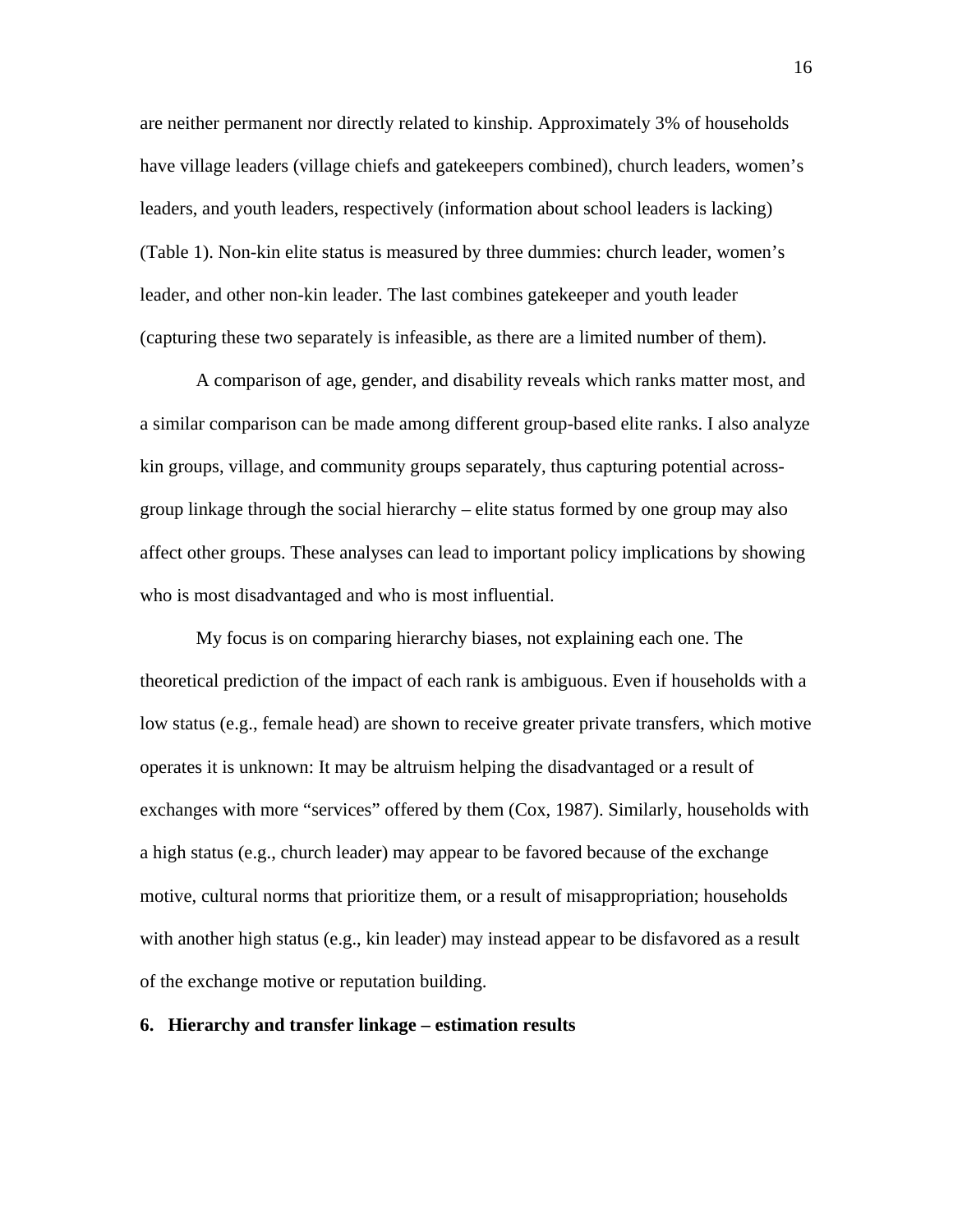Estimation results of the eight social rank variables are reported in Table 4 – estimated marginal effects at means for the probit in panel A and estimated coefficients for the OLS in panel  $B$ .<sup>[7](#page-30-1)</sup> Participation is almost uniform for gross transfers given to all groups and community groups and net transfers received from all other households and those in the same village (the corresponding columns in panel A are thus blank); participation in other group-based transfers is not uniform (Table 2). The dummy for women's leader is excluded in the amount equations for transfers received from groups, because of the limited number of women's leaders among recipients (when women's leaders are combined with other non-kin leaders, almost the same results are obtained). These are results for cash-inkind and monetized labor-time transfers combined; separate results for each are also discussed when they exhibit important distinct patterns. I discuss results for the group-network linkage hypothesized in the last section and the comparison of age, gender, and disability first, and then those of the across-group linkage.

#### *Group-network linkage*

Age, gender, and disability strongly affect group-based transfers. Households with an old head receive a larger amount from and contribute a smaller amount to groups, especially kin groups; female-headed households are more likely to be recipients of transfers from all three groups, are less likely to contribute to kin groups, and contribute a smaller amount to the village; and in contrast, households with a disabled member are less likely to participate in transfers with kin groups and the village (both receipt and giving), and they receive a smaller amount from the village. Hence, kin groups and the village treat females and the disabled in opposite ways in their reallocation of resources within the group. The disabled are strongly disfavored. While females are favored in all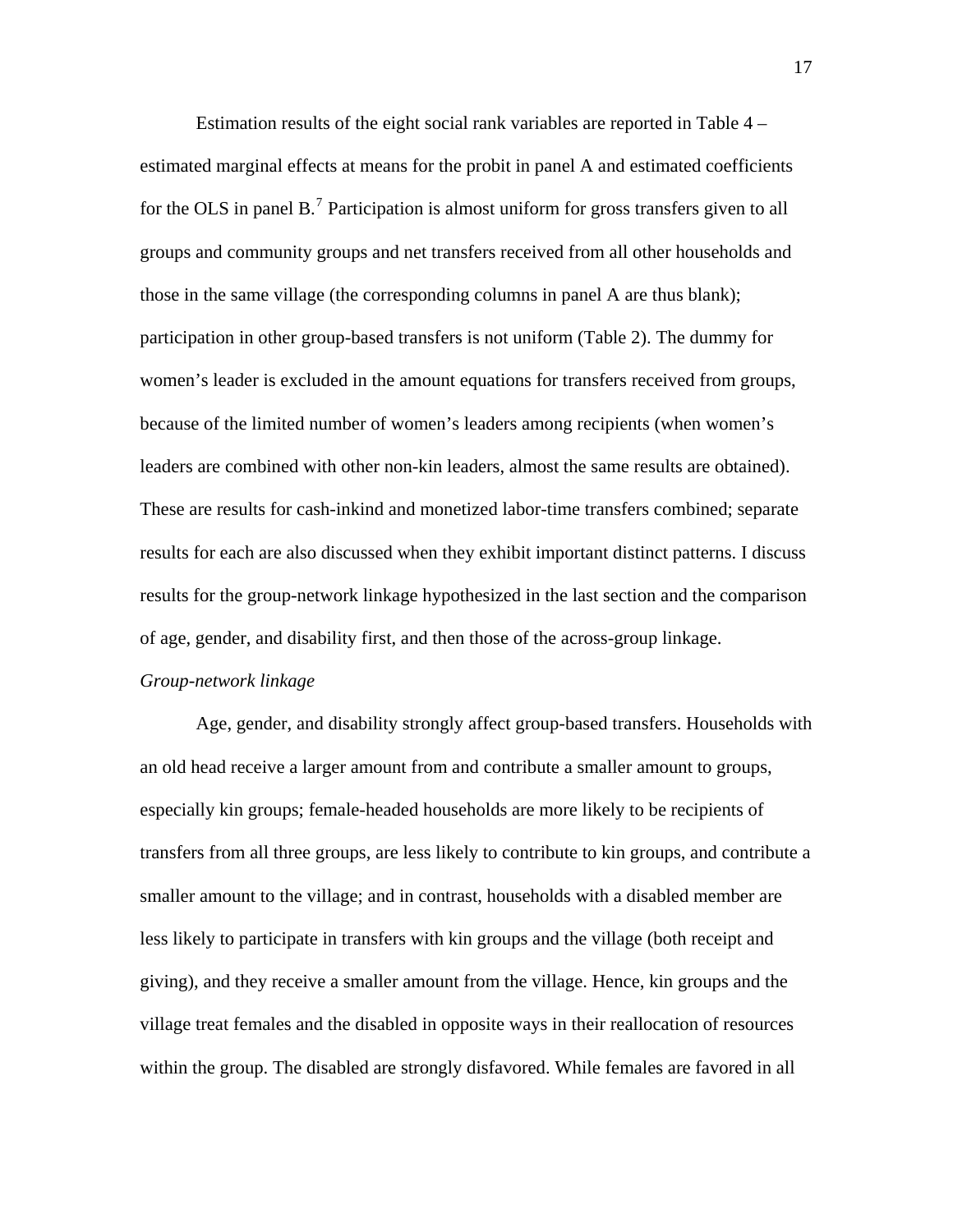groups in the village, the elderly are favored in kin groups only weakly (the marginal effect of age is F\$6.6 per year). Corresponding to these hierarchy biases, households with an old head and a disabled member rely more on their out-of-village networks. Observe that while households with an old head, a female head, and a disabled member receive greater net transfers from other households (column 9), when only within-village transfers are considered (column 10), the estimated coefficient of age becomes very small and loses statistical significance, that of gender does not change, and that of disability halves. That is, network-based transfers respond to age, gender, and disability outside the village, within the village, and both, respectively. These findings are consistent with hypothesis 1.

While kin leaders contribute *more* to kin groups (but are not large recipients) and church leaders are more likely to be recipients of transfers and receive a greater amount from community groups (but are not large donors), neither of them affects network-based transfers. Combined with the findings on age, gender, and disability, these results strongly support hypothesis 2. Qualitatively the same results about church leaders are obtained from estimating equation (1) for church groups separately: Compared to nonleaders, church leaders are 55% more likely to receive transfers and receive a greater amount by about F\$260 – over six times the mean – from the church group (results not shown); with a lack of group-level membership information, however, no group factors are controlled for in this disaggregated analysis. Consistent with hypothesis 2, other nonkin leaders that are not strongly associated with networks do not affect any transfers.

A puzzling result of women's leaders is that while they do not influence community group transfers, they do receive smaller transfers (cash-inkind) from other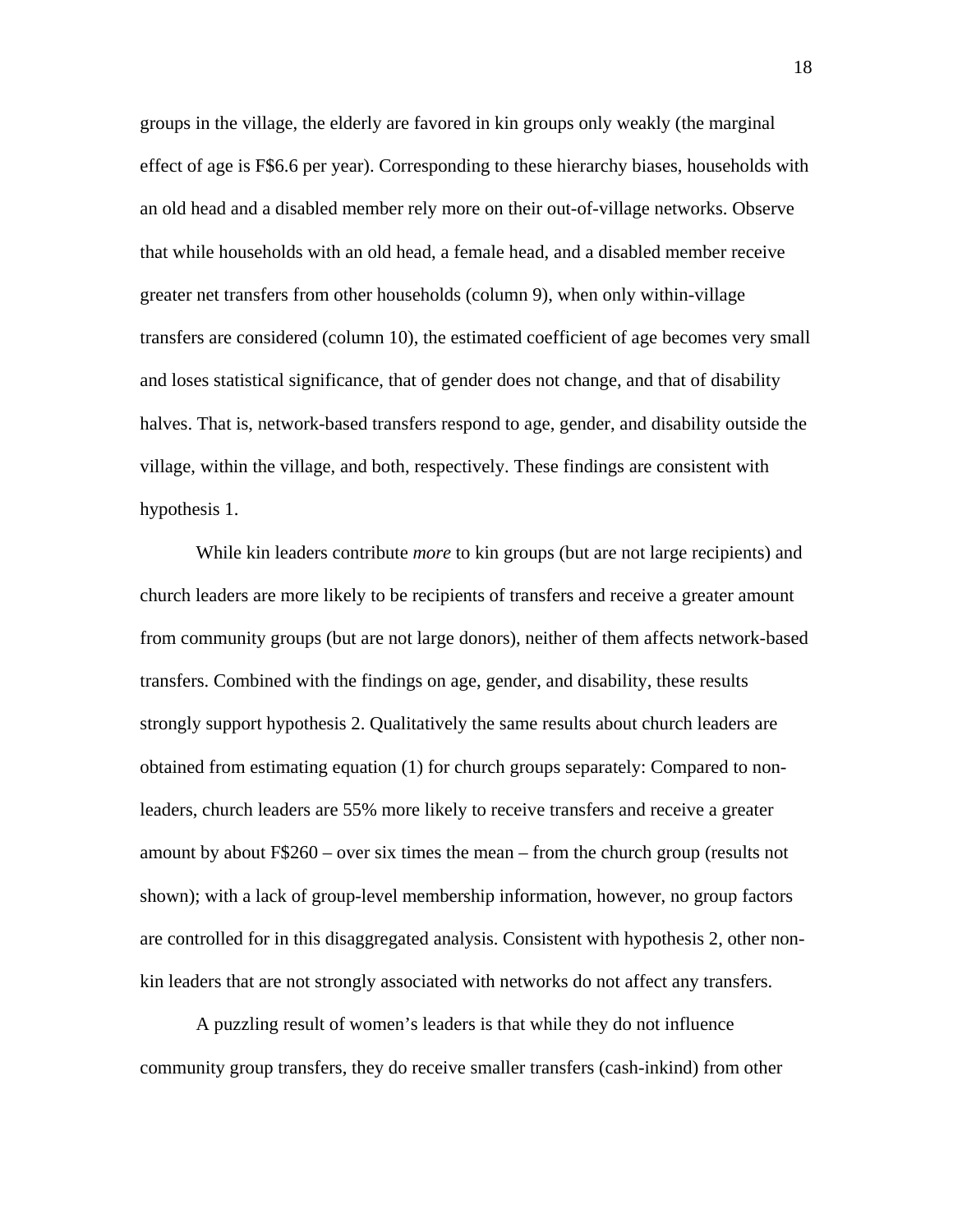households in the same village. The former result holds when women's groups are examined separately *among group members* (results not shown). These results require caution. They might be biased if women's leadership is correlated with unobservable skills and entrepreneurship, in particular, for handicraft making for both gifts and selling (another consistent result is obtained below). The nonsignificant result of group-based transfers may be the result of selection bias caused by endogenous participation in women's groups (participation is not uniform among the eligible as discussed above, and a sample selection model is infeasible for the same reason given above). Earlier findings on religious elite are unlikely to be contaminated by the potential endogeneity of women's leadership though, because dropping the latter variable hardly alters the results of the remaining variables.<sup>[8](#page-30-1)</sup>

#### *Across-group linkage*

Elite kin and religious elite are the most influential across groups as follows. First, while kin group status (chief's kin) does not affect kin group transfers, households in chief's kin, but not kin leaders, are less likely to contribute (especially labor time) to the village. This may be because communal labor in the village is arranged mainly among kin groups. Next, while households of chief's kin receive a large amount from church groups, church leaders receive a smaller amount (cash-inkind) from and contribute a larger amount to kin groups; in contrast, church leaders are more likely to receive transfers from the village. These patterns may be because church membership relatively matches kinship in the village (proving this is infeasible with a lack of group-level membership data). Lastly, women's leaders contribute more labor time to the village.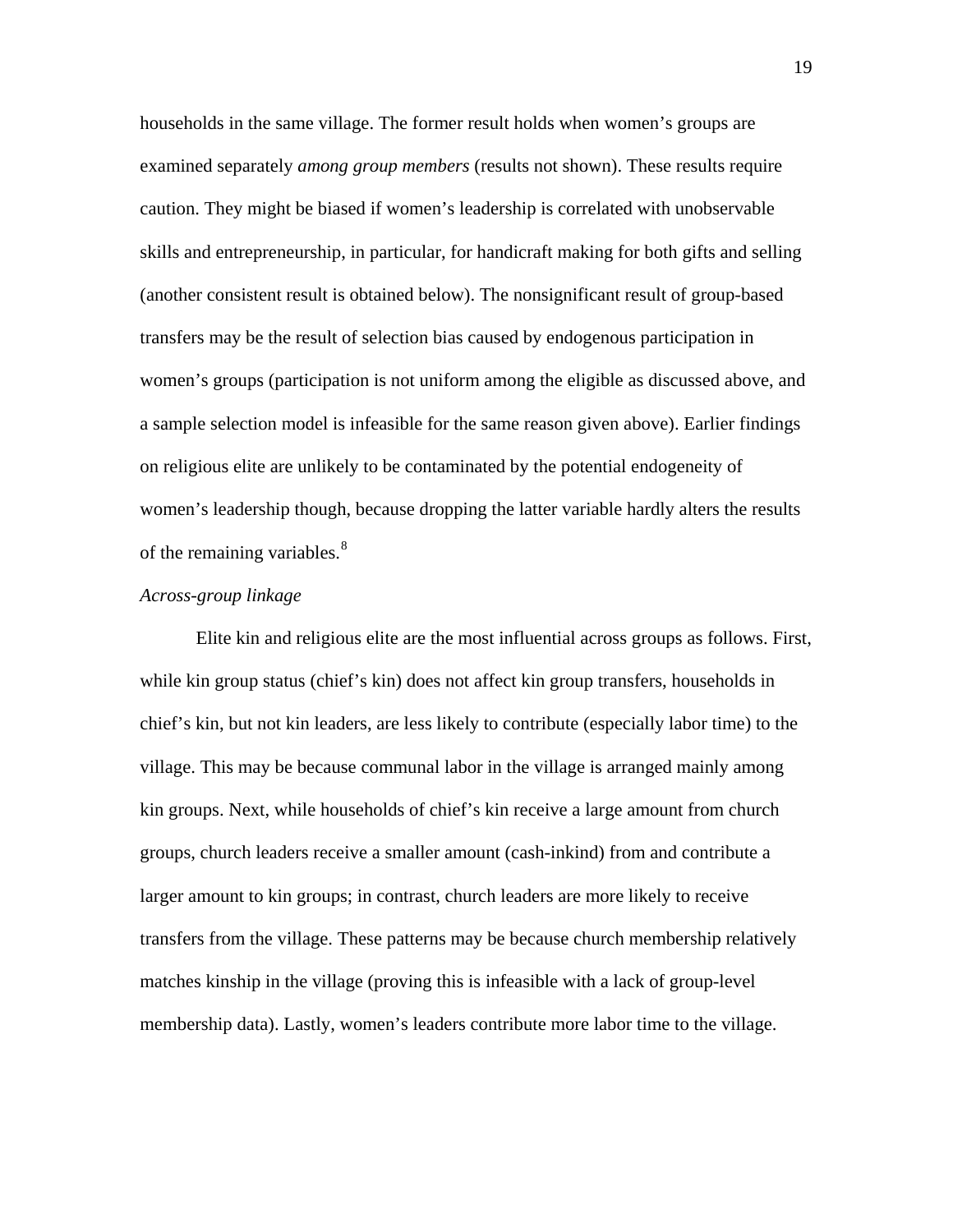This may be because women's group members – both leaders and non-leaders – play a significant role in village activities (e.g., handicrafts, festive meals).

#### **7. Conclusion**

Using original household survey data gathered in rural Fiji, this paper provided evidence that (1) group-based transfers – both cash-inkind and labor time – are much greater than network-based transfers, mainly because of significant contributions to groups for their provision of local public goods, and (2) group-based transfers influence network-based transfers depending on the physical and social connections of groups and networks. In particular, network-based transfers, especially those outside the village, counteract the hierarchy bias in group-based transfers caused by social ranks not formed by groups – age, gender, and disability –, but not kin and religious-elite status, because the main networks are kin and religious ones. In the village, the disabled are the most disadvantaged; elite kin and religious elite are the most influential.

These findings lead to the following research and policy implications. First, extant studies focusing on across-household transfers are incomplete. Are Pacific islands – the main field in which anthropologists study gifts and reciprocity – exceptional in the significance they place on groups? More research on group-based transfers in other locales is needed. Second, in lineage-based societies in the Pacific, social hierarchy strongly shapes people's interactions and is likely to affect community-based development, with existing and newly created village organizations serving as local partners. Platteau and Abraham (2002) argue that community-based programs in Sub-Saharan Africa are captured by local elites, because cultural norms restrict non-elites' access to information and emphasize consensual decision-making; Bardhan and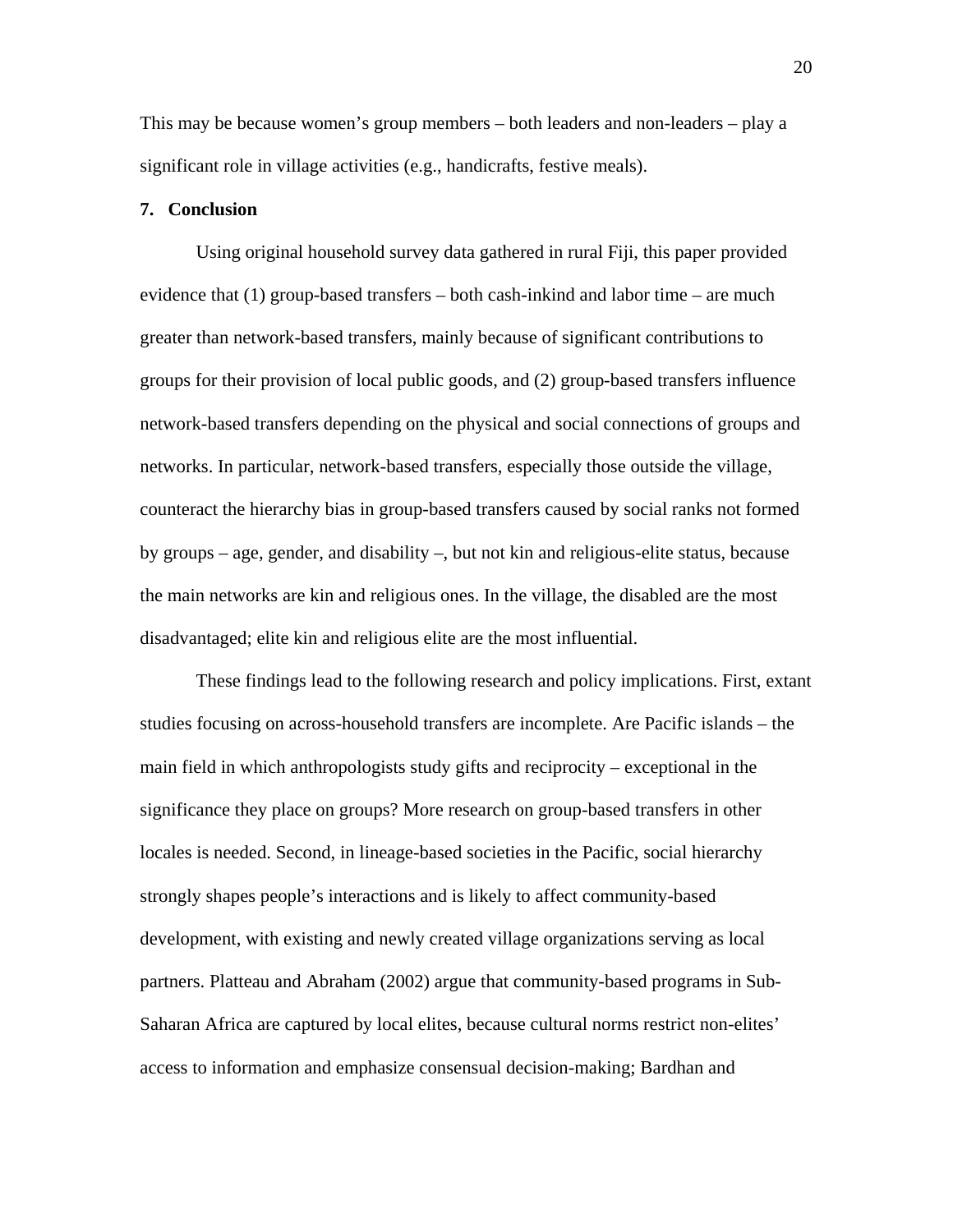Mookherjee (2000) offer a theory of elite capture. Policymakers need to pay attention to social ranks locally formed not only by kinship, but also by religion. Third, as the private redistributive mechanism for the disabled is very weak, strong public support for and more research on disability among the poor are greatly needed.

#### **References**

- Bardhan, P., D. Mookherjee (2000) Capture and Governance at Local and National Levels, *American Economic Review*, 90(2), pp. 135-39.
- Barrett, C. B. (Ed) (2005) *The Social Economics of Poverty: On Identities, Communities, Groups, and Networks*. (London and New York: Routledge, Taylor and Francis).
- Bernard, T., M.-H. Collinon, A. De Janvry, P. Rondot, E. Sadoulet (2008) Do village organizations make a difference in African rural development? A study for Senegal and Burkina Faso, *World Development*, 36(11), pp. 2188-2204.
- Bertram, G. (1986) Sustainable development in Pacific microeconomies, *World Development*, 14(7), pp. 809-822.
- Cox, D. (1987) Motives for Private Income Transfers, *Journal of Political Economy*, 95(3), pp. 508-46.
- Cox, D., M. Fafchamps (2008) Extended family and kinship networks: economic insights and evolutionary directions, in: T. P. Schultz, J. A. Strauss (Eds) *Handbook of Development Economics* (Amsterdam: Elsevier).

Dercon, S., P. Krishnan (2005) Food Aid and Informal Insurance, in: S. Dercon (Ed) *Insurance Against Poverty* (Oxford and New York: Oxford University Press).

Fafchamps, M., F. Gubert (2007) The formation of risk sharing networks, *Journal of Development Economics*, 83(2), pp. 326-350.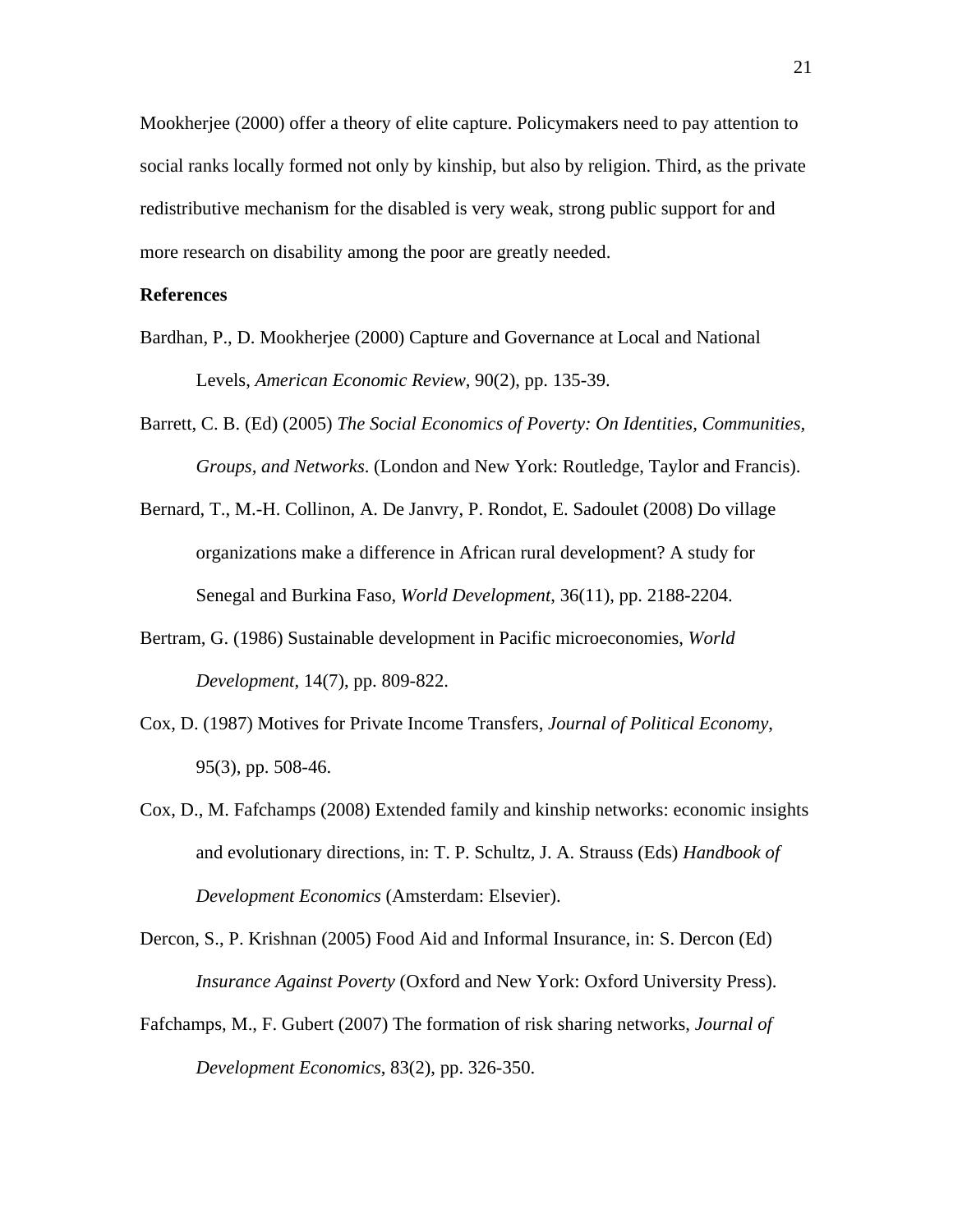- Hann, C. (2006) The gift and reciprocity: perspectives from economic anthropology, in: S.-C. Kolm, J. M. Ythier (Eds) *Handbook of The Economics of Giving, Altruism and Reciprocity* (Amsterdam: Elsevier).
- Heyer, J., F. Stewart, R. Thorp (Eds) (2002) *Group Behaviour and Development: Is the Market Destroying Cooperation?* (Oxford: Oxford University Press).
- Imai, K., P. A. Eklund (2008) Women's organizations and social capital to reduce prevalence of child mulnutrition in Papua New Guinea, *Oxford Development Studies*, 36(2), pp. 209-233.
- Jayne, T. S., J. Strauss, T. Yamano, D. Molla (2002) Targeting of Food Aid in Rural Ethiopia: Chronic Need or Inertia?, *Journal of Development Economics*, 68(2), pp. 247-88.
- Jensen, R. T. (2004) Do Private Transfers 'Displace' the Benefits of Public Transfers? Evidence from South Africa, *Journal of Public Economics*, 88(1-2), pp. 89-112.
- Juarez, L. (2009) Crowding out of private support to the elderly: evidence from a demogrant in Mexico, *Journal of Public Economics*, 93454-463.
- Kazianga, H. (2006) Motives for Household Private Transfers in Burkina Faso, *Journal of Development Economics*, 79(1), pp. 73-117.
- Malinowski, B. (1922) *Argonauts of the Western Pacific: An Account of Native Enterprise and Adventure in the Archipelagoes of Melanesian New Guinea* (London: Routledge).
- Mansuri, G., V. Rao (2004) Community-Based and -Driven Development: A Critical Review, *World Bank Research Observer*, 19(1), pp. 1-39.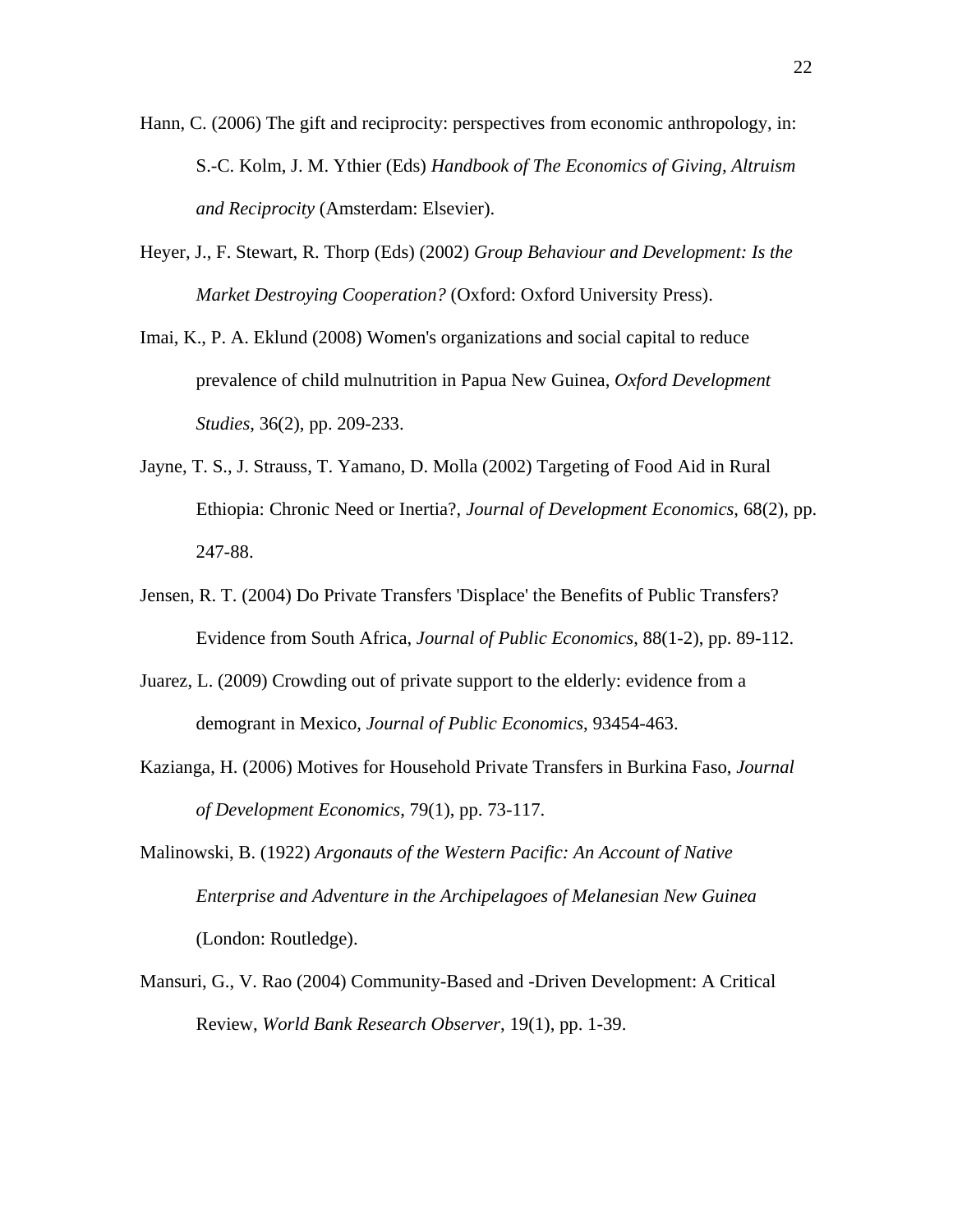- Mauss, M. (1967) *The Gift: Forms and Functions of Exchange in Archaic Societies* (New York: W. W. Norton).
- Okten, C., U. O. Osili (2004) Contributions in Heterogeneous Communities: Evidence from Indonesia, *Journal of Population Economics*, 17(4), pp. 603-26.
- Platteau, J.-P., A. Abraham (2002) Participatory Development in the Presence of Endogenous Community Imperfections, *Journal of Development Studies*, 39(2), pp. 104-36.
- Ravuvu, A. (1983) *Vaka I Taukei: The Fijian Way of Life* (Suva: Institute of Pacific Studies).
- Turner, J. W. (1987) Blesses to give and receive: ceremonial exchange in Fiji, *Ethnology*, 26(3), pp. 209-219.
- Turner, J. W. (1992) Ritual, habitus, and hierarchy in Fiji, *Ethnology*, 31(4), pp. 291-302.
- World Bank (2002) *Reaching the poor: a renewed strategy for rural development* (Washington, D.C.: World Bank).
- World Bank (2006) *at Home & Away: Expanding Job Opportunities for Pacific Islanders through Labour Mobility* (Washington, D.C.: World Bank).
- Yeo, R., K. Moore (2003) Including disabled people in poverty reduction work: "nothing about us, without us", *World Development*, 31(3), pp. 571-590.

#### **Notes**

<sup>1</sup> The mean earned income among sample households is  $F$10,374$ , or  $F$1,897$  per capita. Almost all households employ traditional farming practices, using no mechanized equipment or animal traction and limited purchased inputs to produce taro, cassava, coconut, and kava plants. Most households engage in subsistence fishing, using lines and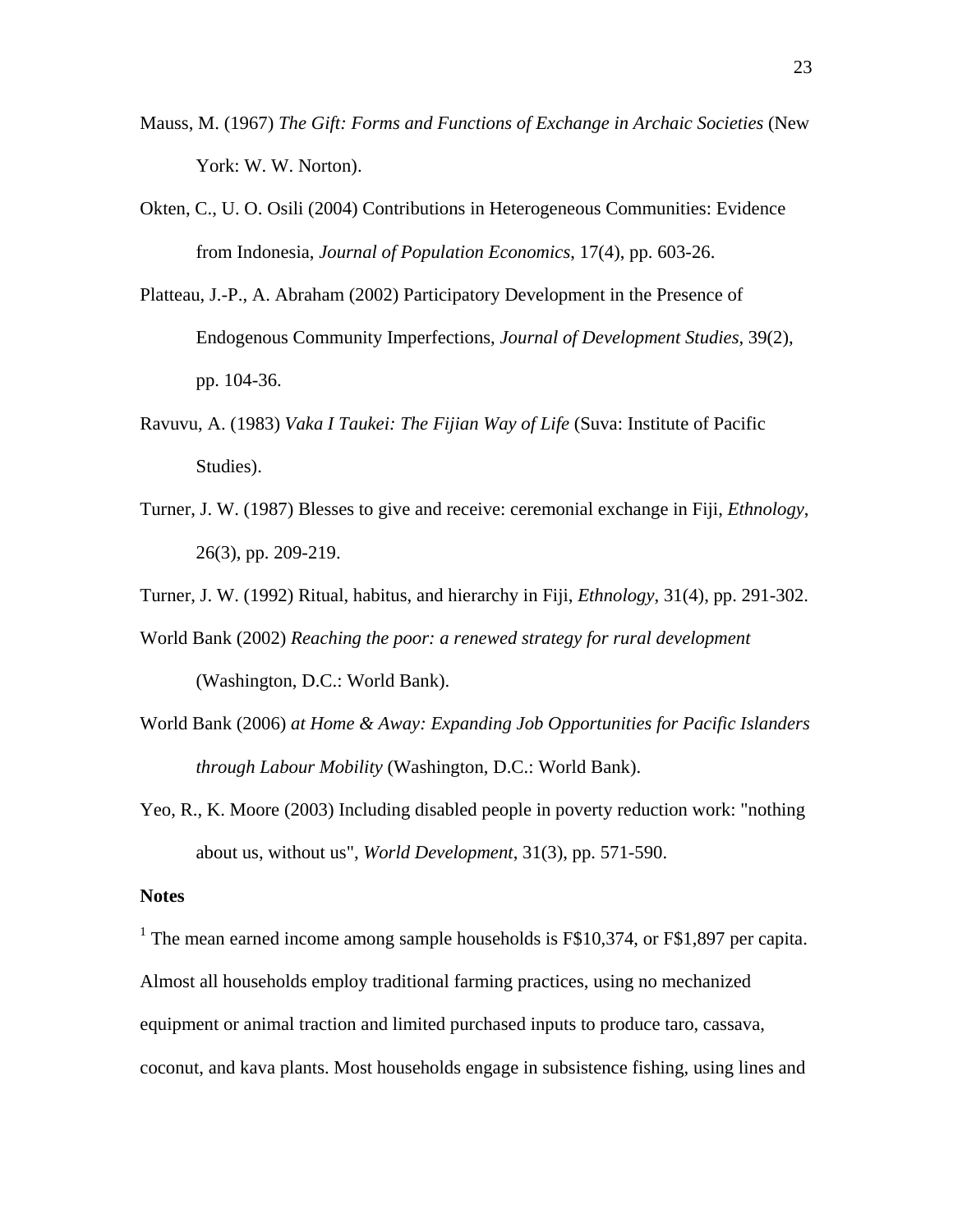hooks, simple spear guns, or rudimentary nets, and more commercially oriented fishermen use boats with engines, along with more valuable nets. Farming and fishing, respectively, count for 62% and 12% of household earned income. One third of households receive public transfers – mostly pensions – and the mean amount is only 2.5% of earned income.

 $2^2$  Two exceptions are noted. First, contributions from members are not the only disposable resources for groups: Some kin groups earn incomes through land lease, logging concessions, and fishing licensing, and some non-kin groups (especially village) receive public transfers. Second, within-village reallocation and local public-goods provision are not the only ways for groups to use their resources: Kin and church groups with a hierarchical connection with larger groups outside the village make contributions to them (on the net). In contrast, across-group transfers in the village (see note 3 below) are balanced.

 $3$  Transfers received and given are balanced in yavusa; in contrast, transfers given to mataqali and tokatoka are 8-9 times the amount of transfers received from them. This indicates significant across-group transfers in the village along the kin hierarchy: Yavusa receives transfers from its subgroups.

<sup>4</sup> The survey also asked about informal loans. Informal loans are much smaller than gifts, and when informal loans are added to private transfers, results are almost the same as what are presented here.

 $<sup>5</sup>$  The analysis focuses on the kin groups to which households currently belong. Marriage</sup> across different kin groups is common. If the kin groups to which individuals used to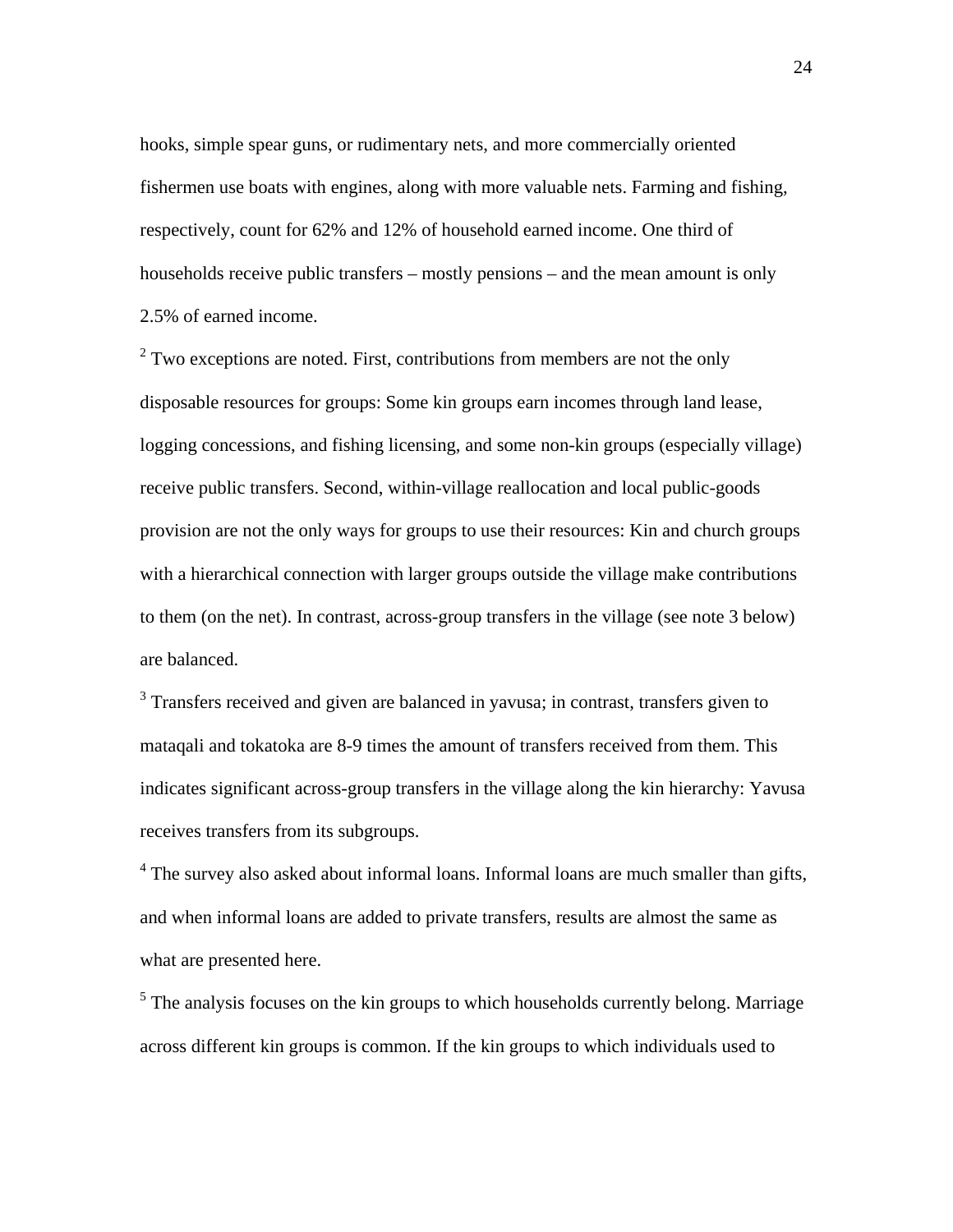belong prior to marriage are considered, transfer networks further concentrate on tokatoka.

<sup>6</sup> The sample contains a very small number of vanua chiefs in an incomplete manner, because many vanua chiefs live in cities. All vanua chiefs in the sample share yavusa chiefs.

 $<sup>7</sup>$  Other household characteristics controlled for that are not shown include: sickness of</sup> any household member (capturing transitory income), household size of three age groups (younger than 15, between 15 and 65, and older than 65), secondary education of adult members, land holdings, and public transfers received (controlling for permanent income). Although demographics strongly affect household private transfers – households with more working adults receive smaller transfers from other households and contribute more labor time to the village and community groups, group- and network-based transfers are neutral to transitory and permanent incomes (as an exception, households with educated adults receive smaller amounts from other households in the same village). These weak results buttress the central roles played by social ranks in Fijians' private transfers. <sup>8</sup> Omitted group factors are unlikely to be a major source of potential bias, because running the same regression for women's groups in selected villages where there is only one group yields very similar results. Note that in this subsample analysis, village dummies fully control for group factors. This approach is infeasible for church groups, because most villages contain more than one such group.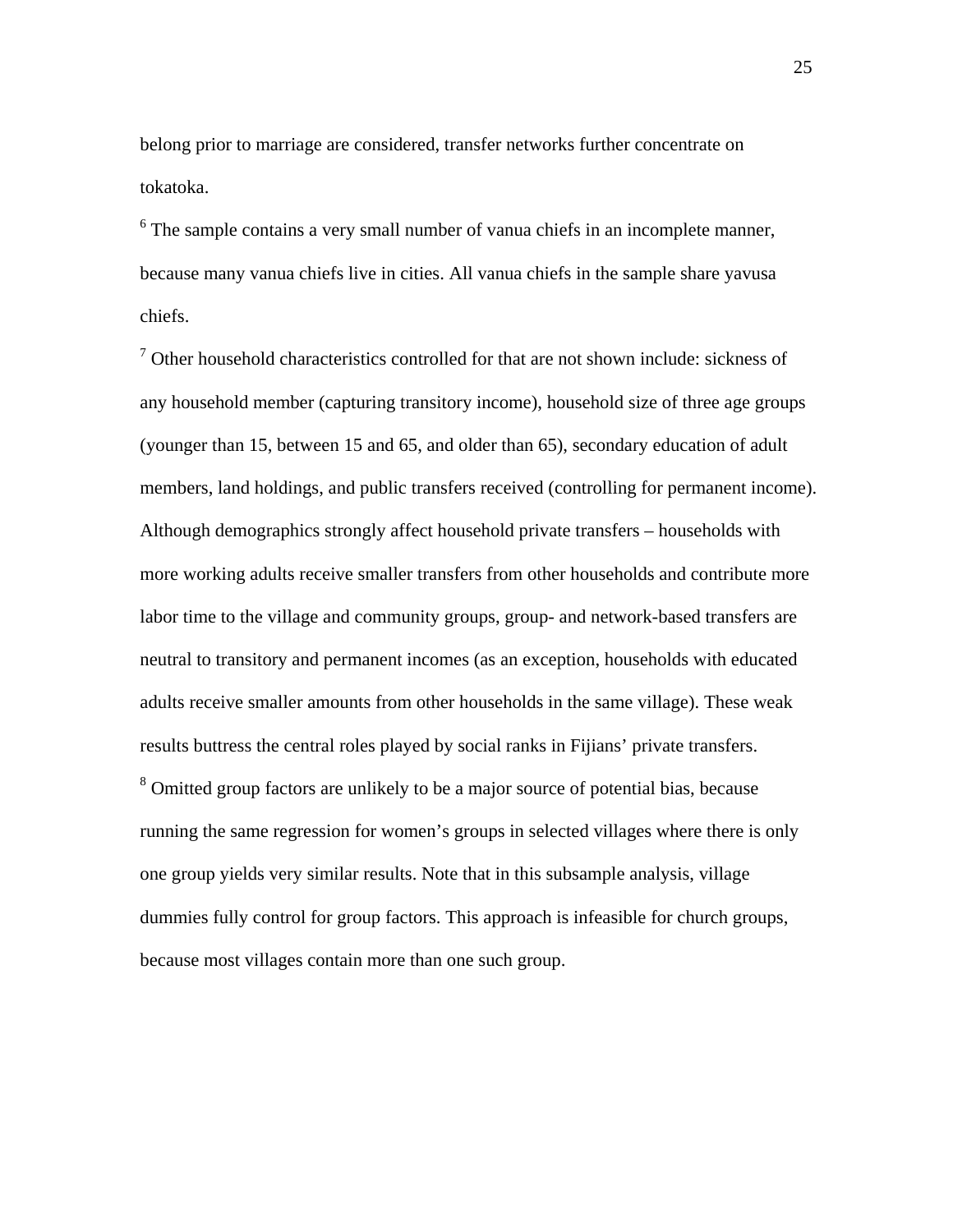### **Table 1. Group characteristics.**

|                                               |                     | Population in sample villages                | Proportion in sample<br>households (n=900)   |      |                    |                            |  |
|-----------------------------------------------|---------------------|----------------------------------------------|----------------------------------------------|------|--------------------|----------------------------|--|
|                                               | Total no.<br>groups | Village mean<br>of no. groups<br>per village | Group mean<br>of no.<br>members per<br>group |      | Member-<br>Leaders | Group<br>with kin<br>chief |  |
| Vanua                                         | 20                  | 1.0(0.2)                                     | 96 (55)                                      | 100% |                    |                            |  |
| Yavusa                                        | 53                  | 1.2(0.6)                                     | 14 (11)                                      | 100% | 3.2%               | 56%                        |  |
| Matagali                                      | 146                 | 3.4(2.0)                                     | 14 (11)                                      | 100% | 11%                | 27%                        |  |
| Tokatoka                                      | 234                 | 5.6(3.2)                                     | 8(7)                                         | 100% | 18%                | 18%                        |  |
| Village                                       | 43                  | 1.0(0.0)                                     | 45 (21)                                      | 100% | 2.8%               |                            |  |
| Church group                                  | 142                 | 3.3(2.2)                                     |                                              | 98%  | 3.1%               |                            |  |
| Women's group                                 | 47                  | 1.1(0.6)                                     |                                              | 52%  | 2.8%               |                            |  |
| School group                                  |                     |                                              |                                              | 60%  |                    | -                          |  |
| Youth group                                   | 44                  | 1.0(0.5)                                     |                                              | 15%  | 2.6%               |                            |  |
| Note: Standard deviations are in parentheses. |                     |                                              |                                              |      |                    |                            |  |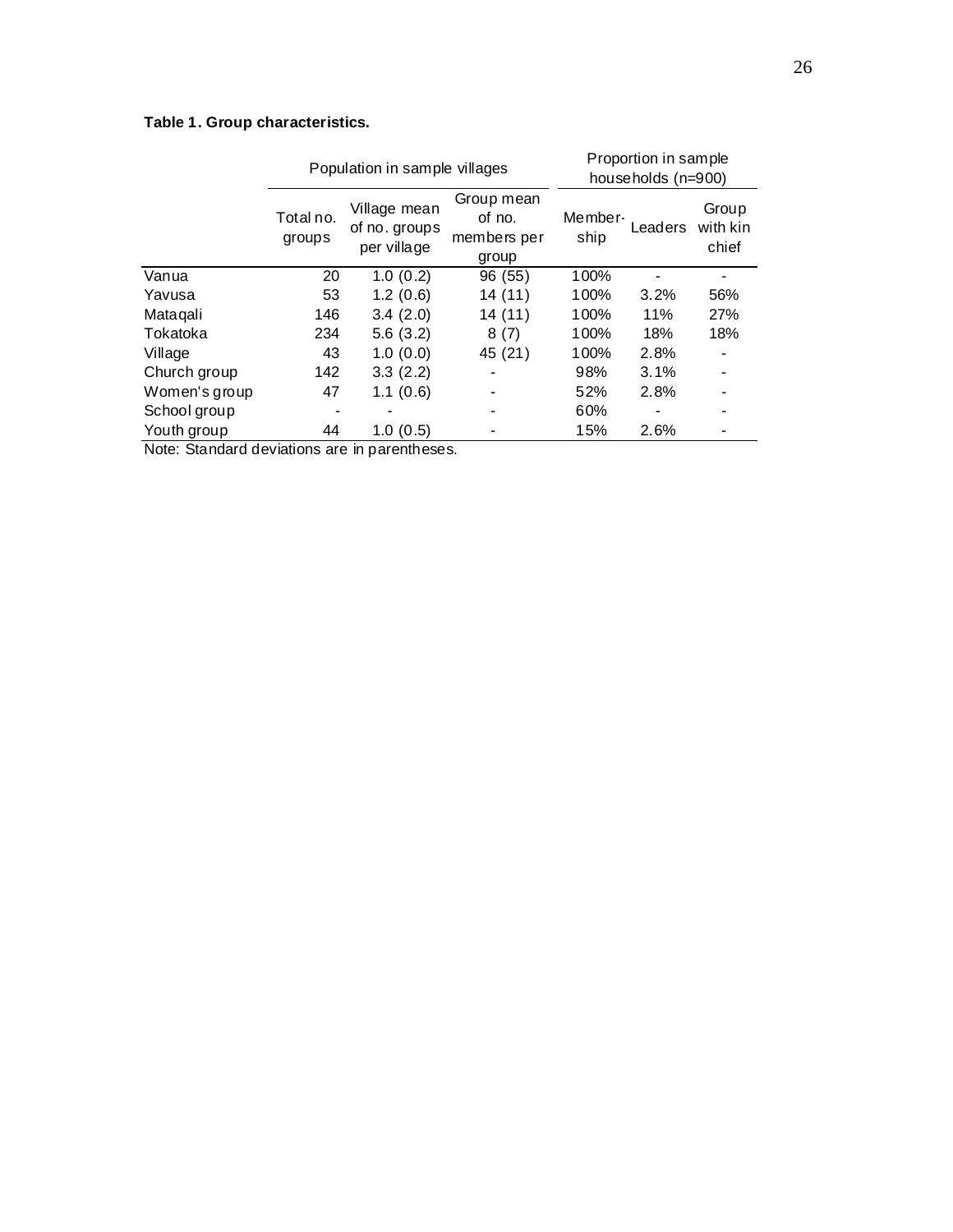|                                                    |          | Transfers received | Transfers given |              |  |
|----------------------------------------------------|----------|--------------------|-----------------|--------------|--|
|                                                    | Partici- | Mean amounts       | Partici-        | Mean amounts |  |
|                                                    | pation   | (F\$)              | pation          | (F\$)        |  |
| A. Group-based transfers                           |          |                    |                 |              |  |
| Total                                              | 42%      | 315 (644)          | 99%             | 1934 (2413)  |  |
| Cash-inkind                                        | 42%      | 257 (591)          | 99%             | 1221 (1634)  |  |
| Labor-time (man-day)                               | 25%      | 3.9(12)            | 79%             | 51 (75)      |  |
| Group type:                                        |          |                    |                 |              |  |
| Kin groups                                         | 35%      | 188 (433)          | 86%             | 604 (990)    |  |
| Village                                            | 22%      | 67 (191)           | 88%             | 384 (483)    |  |
| Community groups                                   | 18%      | 61 (238)           | 97%             | 959 (1512)   |  |
| Kin groups:                                        |          |                    |                 |              |  |
| Vanua                                              | 16%      | 34 (120)           | 43%             | 113 (272)    |  |
| Yavusa                                             | 34%      | 109 (287)          | 40%             | 111 (254)    |  |
| Mataqali                                           | 11%      | 25 (105)           | 74%             | 232 (377)    |  |
| Tokatoka                                           | 9%       | 19 (93)            | 50%             | 153 (299)    |  |
| Community groups among group members: <sup>1</sup> |          |                    |                 |              |  |
| Church                                             | 16%      | 41 (136)           | 97%             | 480 (788)    |  |
| Women                                              | 11%      | 22 (81)            | 94%             | 306 (407)    |  |
| School                                             | 2%       | 4(43)              | 97%             | 466 (898)    |  |
| Youth                                              | 1%       | 3(26)              | 87%             | 298 (389)    |  |
| <b>B. Network-based transfers</b>                  |          |                    |                 |              |  |
| Total                                              | 94%      | 606 (686)          | 88%             | 420 (491)    |  |
| Cash-inkind                                        | 94%      | 481 (570)          | 89%             | 303 (354)    |  |
| Labor-time (man-day)                               | 32%      | 8.7 (19)           | 33%             | 8.2(18)      |  |
| Location:                                          |          |                    |                 |              |  |
| Same village                                       | 89%      | 375 (426)          | 86%             | 363 (432)    |  |
| Other village or city                              | 37%      | 231 (509)          | 17%             | 56 (192)     |  |
| Kin group:                                         |          |                    |                 |              |  |
| Same tokatoka                                      | 82%      | 417 (570)          | 77%             | 303 (409)    |  |
| Other tokatoka and same mataqali                   | 14%      | 33 (121)           | 14%             | 30 (104)     |  |
| Other mataqali and same yavusa                     | 29%      | 68 (167)           | 28%             | 64 (176)     |  |
| Other yavusa and same vanua                        | 7%       | 17 (98)            | 7%              | 12 (76)      |  |
| Other vanua                                        | 14%      | 73 (250)           | 6%              | 17 (104)     |  |
| Community group:                                   |          |                    |                 |              |  |
| Same church group                                  | 79%      | 413 (531)          | 74%             | 317 (412)    |  |
| Not same church group                              | 29%      | 186 (521)          | 23%             | 102 (328)    |  |

### **Table 2. Participation in and amounts of household private transfers.**

 $1$  Proportions of members are shown in Table 1.

Note: Standard deviations are in parentheses. Number of observations vary.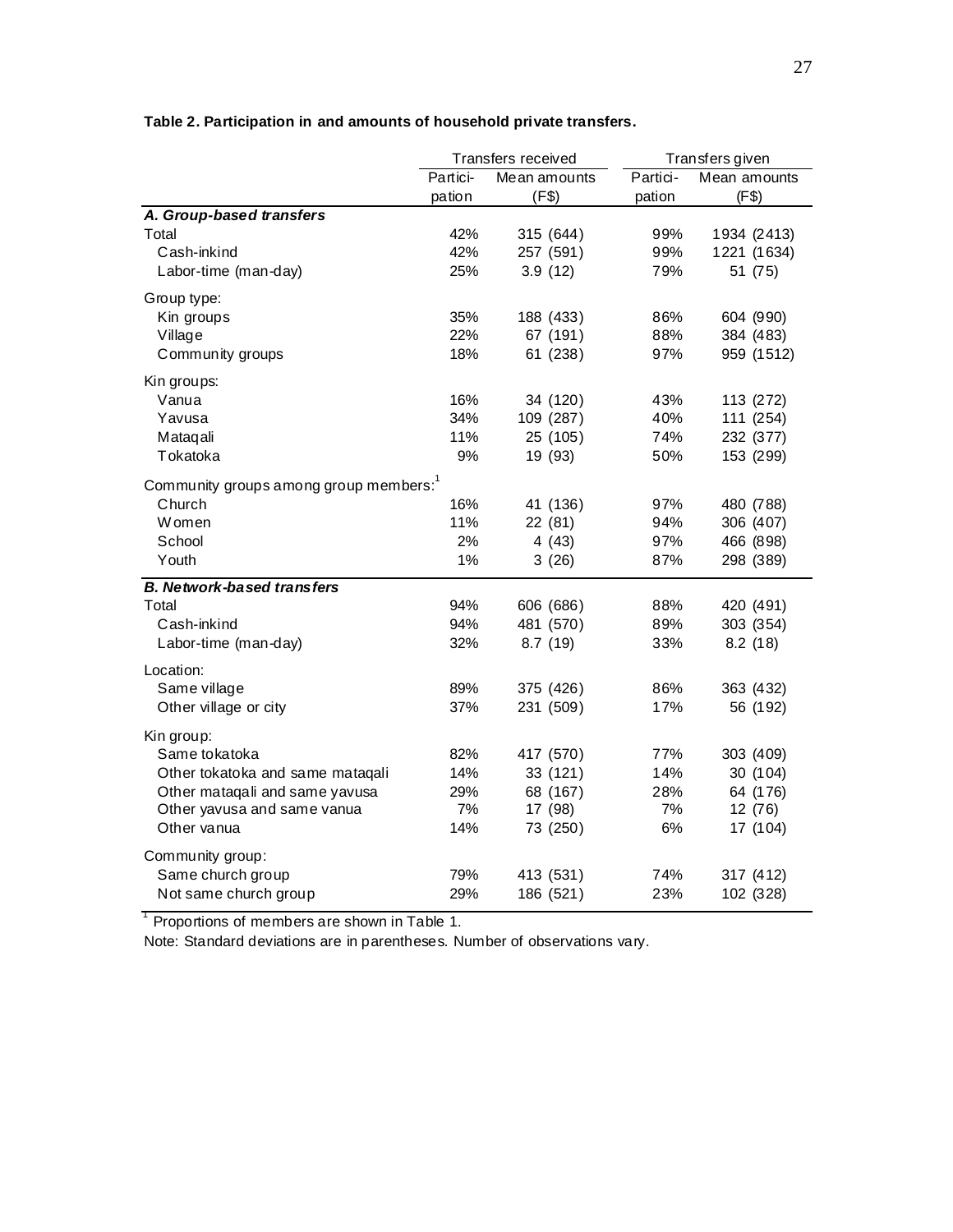### **Table 3. Reasons for household private transfers.**

|                           | Group-based transfers |       | Network-based transfers |       |  |
|---------------------------|-----------------------|-------|-------------------------|-------|--|
| (n=887)                   | Received              | Given | Received                | Given |  |
| Consumption & expenditure | 19%                   | 16%   | 50%                     | 52%   |  |
| Ritual                    | 57%                   | 40%   | 22%                     | 18%   |  |
| Medical expense           | 4%                    | 1%    | 4%                      | 4%    |  |
| Production & investment   | 1%                    | 5%    | 4%                      | 3%    |  |
| General                   | 17%                   | 22%   | 16%                     | 19%   |  |
| Other                     | 2%                    | 7%    | 3%                      | 4%    |  |

Note: These are proportions of reasons weighted by transfer amounts. If there is more than one reason for the same transfer, equal weights are assigned among them.